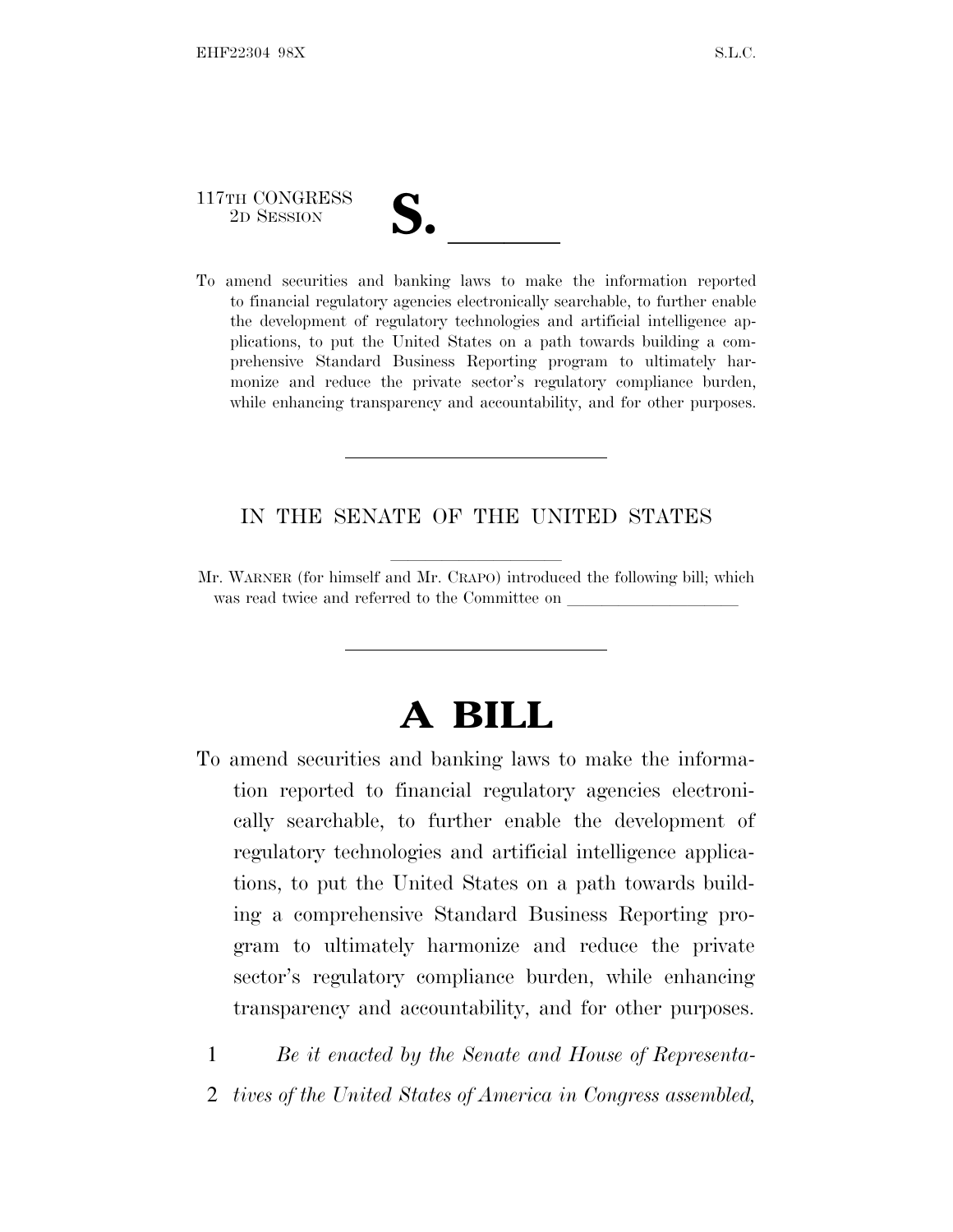### 1 **SECTION 1. SHORT TITLE; TABLE OF CONTENTS.**

- 2 (a) SHORT TITLE.—This Act may be cited as the
- 3 ''Financial Data Transparency Act of 2022''.
- 4 (b) TABLE OF CONTENTS.—The table of contents for
- 5 this Act is as follows:
	- Sec. 1. Short title; table of contents.

#### TITLE I—DATA STANDARDS FOR COVERED AGENCIES; DEPARTMENT OF THE TREASURY RULEMAKING

- Sec. 101. Data standards.
- Sec. 102. Open data publication by the Department of the Treasury.
- Sec. 103. No new disclosure requirements.

#### TITLE II—SECURITIES AND EXCHANGE COMMISSION

- Sec. 201. Data standards requirements for the Securities and Exchange Commission.
- Sec. 202. Open data publication by the Securities and Exchange Commission.
- Sec. 203. Data transparency at the Municipal Securities Rulemaking Board.
- Sec. 204. Data transparency at national securities associations.
- Sec. 205. Shorter-term burden reduction and disclosure simplification at the Securities and Exchange Commission; sunset.
- Sec. 206. No new disclosure requirements.

#### TITLE III—FEDERAL DEPOSIT INSURANCE CORPORATION

- Sec. 301. Data standards requirements for the Federal Deposit Insurance Corporation.
- Sec. 302. Open data publication by the Federal Deposit Insurance Corporation.
- Sec. 303. Rulemaking.
- Sec. 304. No new disclosure requirements.

#### TITLE IV—OFFICE OF THE COMPTROLLER OF THE CURRENCY

- Sec. 401. Data standards and open data publication requirements for the Office of the Comptroller of the Currency.
- Sec. 402. Rulemaking.
- Sec. 403. No new disclosure requirements.

#### TITLE V—BUREAU OF CONSUMER FINANCIAL PROTECTION

- Sec. 501. Data standards and open data publication requirements for the Bureau of Consumer Financial Protection.
- Sec. 502. Rulemaking.
- Sec. 503. No new disclosure requirements.

#### TITLE VI—FEDERAL RESERVE SYSTEM

Sec. 601. Data standards requirements for the Board of Governors of the Federal Reserve System.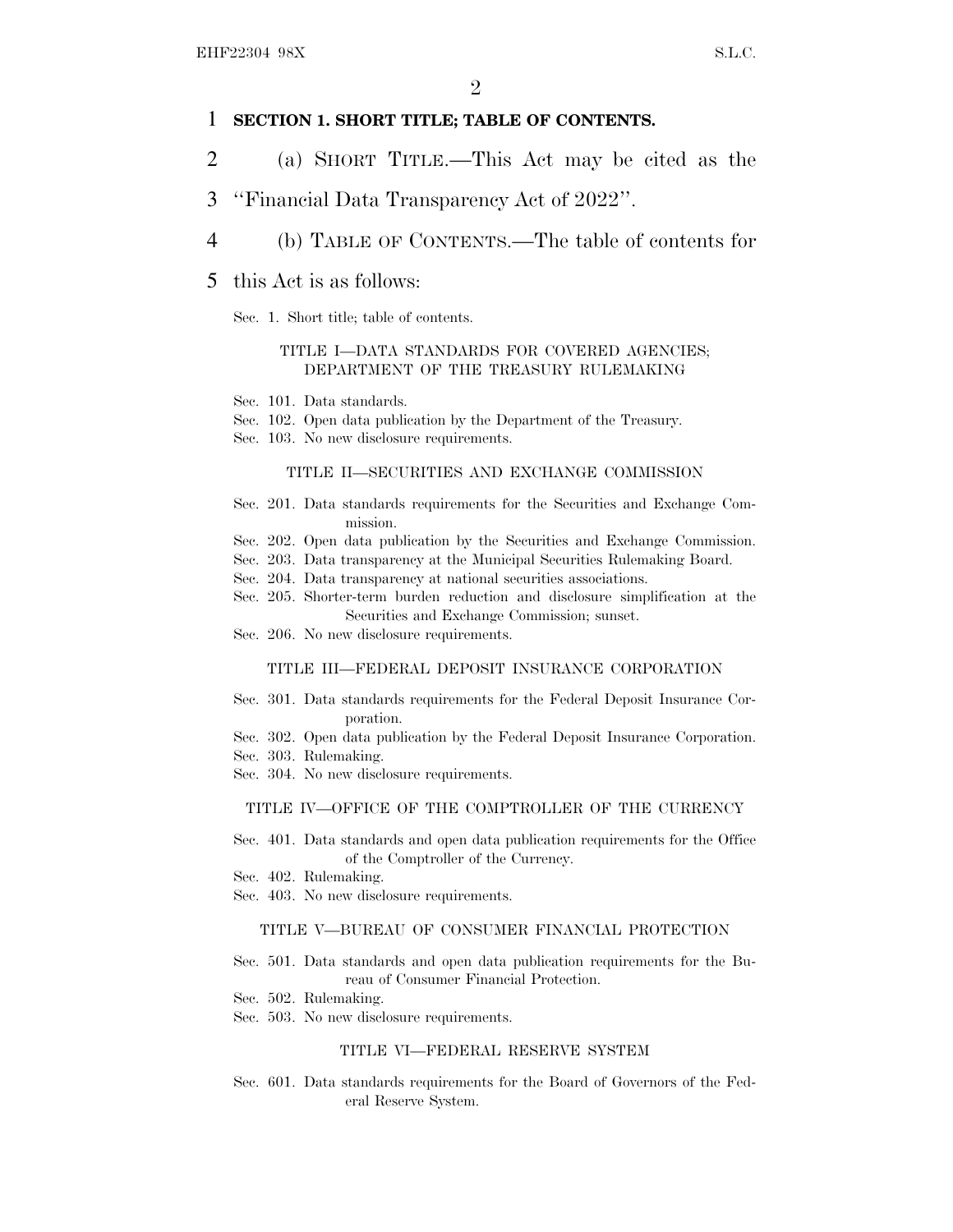- Sec. 602. Open data publication by the Board of Governors of the Federal Reserve System.
- Sec. 603. Rulemaking.
- Sec. 604. No new disclosure requirements.

#### TITLE VII—NATIONAL CREDIT UNION ADMINISTRATION

- Sec. 701. Data standards.
- Sec. 702. Open data publication by the National Credit Union Administration.
- Sec. 703. Rulemaking.
- Sec. 704. No new disclosure requirements.

#### TITLE VIII—FEDERAL HOUSING FINANCE AGENCY

- Sec. 801. Data standards requirements for the Federal Housing Finance Agency.
- Sec. 802. Open data publication by the Federal Housing Finance Agency.
- Sec. 803. Rulemaking.
- Sec. 804. No new disclosure requirements.

#### TITLE IX—MISCELLANEOUS

- Sec. 901. Rules of construction.
- Sec. 902. Classified and protected information.
- Sec. 903. Discretionary surplus fund.
- Sec. 904. Report.
- Sec. 905. Determination of budgetary effects.

# 1 **TITLE I—DATA STANDARDS FOR**

# 2 **COVERED AGENCIES; DE-**

# 3 **PARTMENT OF THE TREAS-**

# 4 **URY RULEMAKING**

## 5 **SEC. 101. DATA STANDARDS.**

6 (a) I<sup>N</sup> GENERAL.—Subtitle A of the Financial Sta-

7 bility Act of 2010 (12 U.S.C. 5321 et seq.) is amended

8 by adding at the end the following:

## 9 **''SEC. 124. DATA STANDARDS.**

- 10  $\frac{10}{10}$   $\frac{10}{10}$  DEFINITIONS.—In this section—
- 11  $\frac{1}{2}$  (1) the term 'covered agencies' means—
- 12  $\langle (A)$  the Department of the Treasury;
- 13 ''(B) the Board of Governors;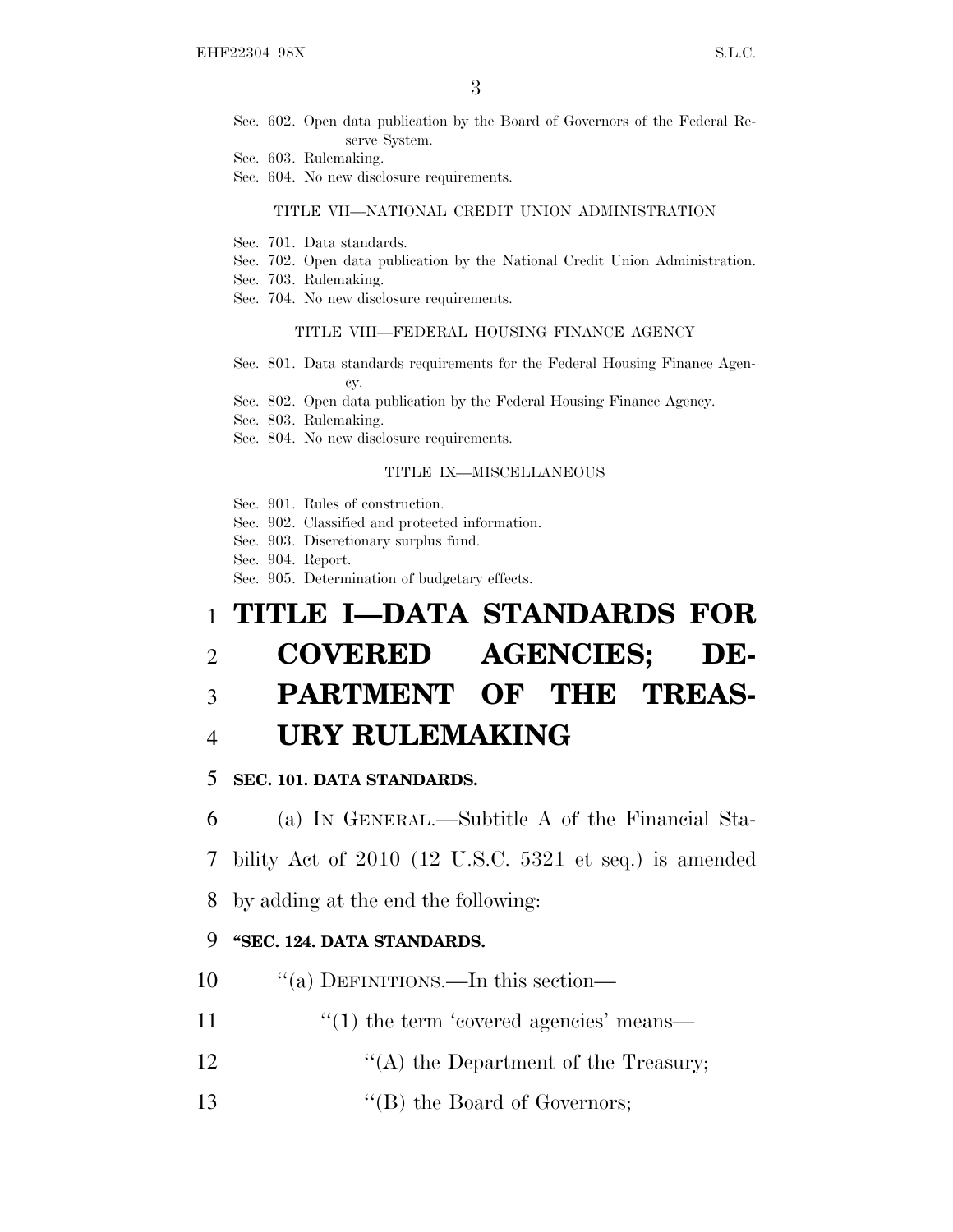| $\mathbf{1}$   | $\lq\lq$ (C) the Office of the Comptroller of the          |
|----------------|------------------------------------------------------------|
| $\overline{2}$ | Currency;                                                  |
| 3              | $\lq\lq$ (D) the Bureau;                                   |
| $\overline{4}$ | $\lq\lq(E)$ the Commission;                                |
| 5              | $\lq\lq(F)$ the Corporation;                               |
| 6              | "(G) the Federal Housing Finance Agency;                   |
| $\overline{7}$ | "(H) the National Credit Union Adminis-                    |
| 8              | tration Board; and                                         |
| 9              | "(I) any other primary financial regulatory                |
| 10             | agency designated by the Secretary.                        |
| 11             | $\lq(2)$ the term 'data standard' means a standard         |
| 12             | that specifies rules by which data is described and        |
| 13             | recorded; and                                              |
| 14             | $\lq(3)$ the terms 'machine-readable', 'metadata',         |
| 15             | and 'open license' have the meanings given the terms       |
| 16             | in section 3502 of title 44, United States Code.           |
| 17             | PROMULGATION OF STANDARDS.-Not later<br>$\lq\lq(b)$        |
| 18             | than 2 years after the date of enactment of this section,  |
| 19             | the heads of the covered agencies shall jointly promulgate |
| 20             | final rules that establish data standards for—             |
| 21             | $\lq(1)$ the collections of information reported to        |
| 22             | each covered agency by financial entities under the        |
| 23             | jurisdiction of the covered agency; and                    |
| 24             | $\lq(2)$ the data collected from covered agencies on       |
| 25             | behalf of the Council.                                     |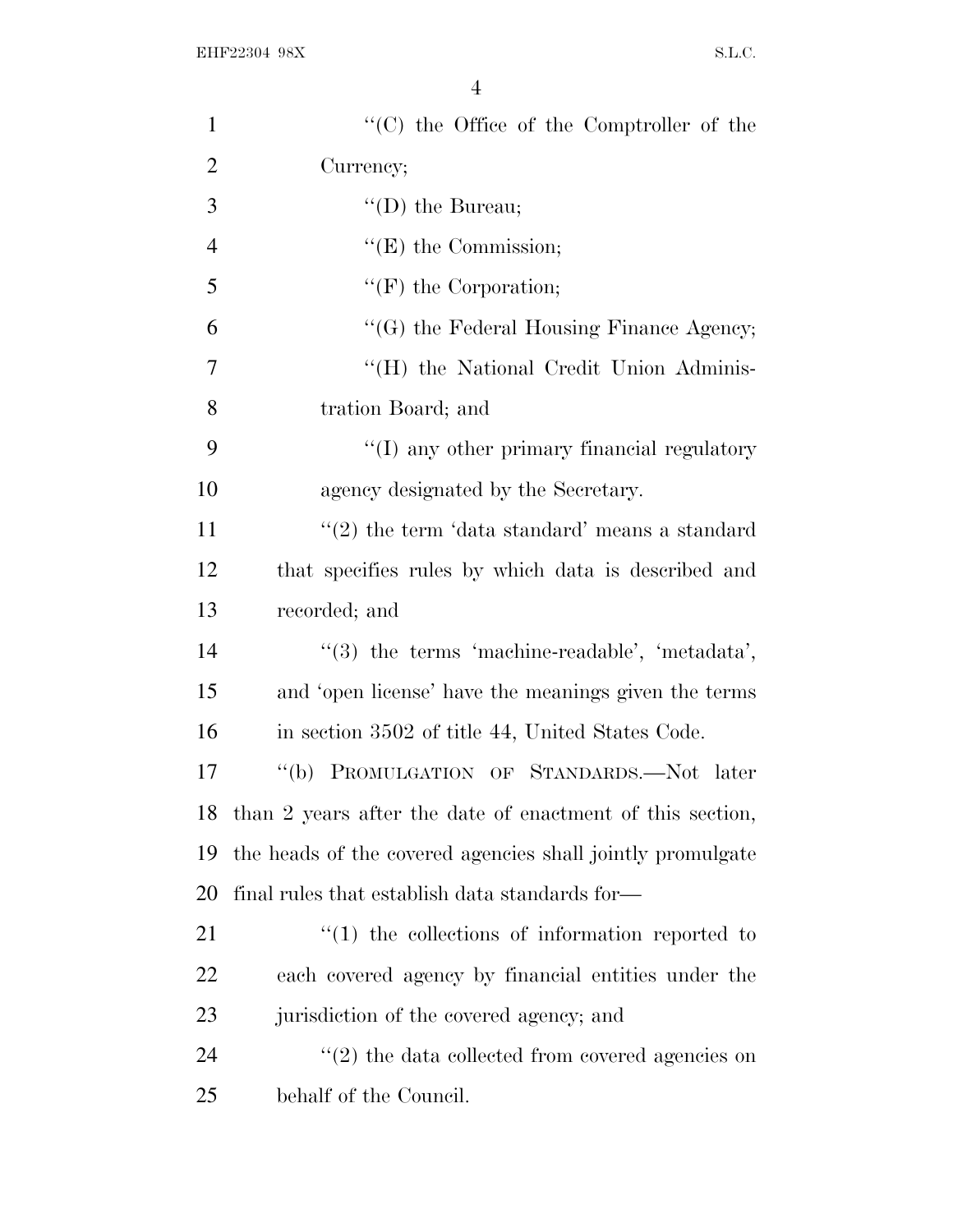| $\mathbf{1}$   | "(c) DATA STANDARDS.-                                 |
|----------------|-------------------------------------------------------|
| $\overline{2}$ | COMMON IDENTIFIERS; QUALITY.—The<br>``(1)             |
| 3              | data standards established in the final rules promul- |
| $\overline{4}$ | gated under subsection (b) shall—                     |
| 5              | $\lq\lq$ include common identifiers for collec-       |
| 6              | tions of information reported to covered agen-        |
| 7              | cies or collected on behalf of the Council, which     |
| 8              | shall include a common nonproprietary legal en-       |
| 9              | tity identifier that is available under an open li-   |
| 10             | cense for all entities required to report to cov-     |
| 11             | ered agencies; and                                    |
| 12             | $\lq$ (B) to the extent practicable—                  |
| 13             | "(i) render data fully searchable and                 |
| 14             | machine-readable;                                     |
| 15             | "(ii) enable high quality data through                |
| 16             | schemas, with accompanying metadata                   |
| 17             | documented in machine-readable taxonomy               |
| 18             | or ontology models, which clearly define              |
| 19             | the semantic meaning of the data, as de-              |
| 20             | fined by the underlying regulatory informa-           |
| 21             | tion collection requirements;                         |
| 22             | "(iii) ensure that a data element or                  |
| 23             | data asset that exists to satisfy an under-           |
| 24             | lying regulatory information collection re-           |
| 25             | quirement be consistently identified<br>as            |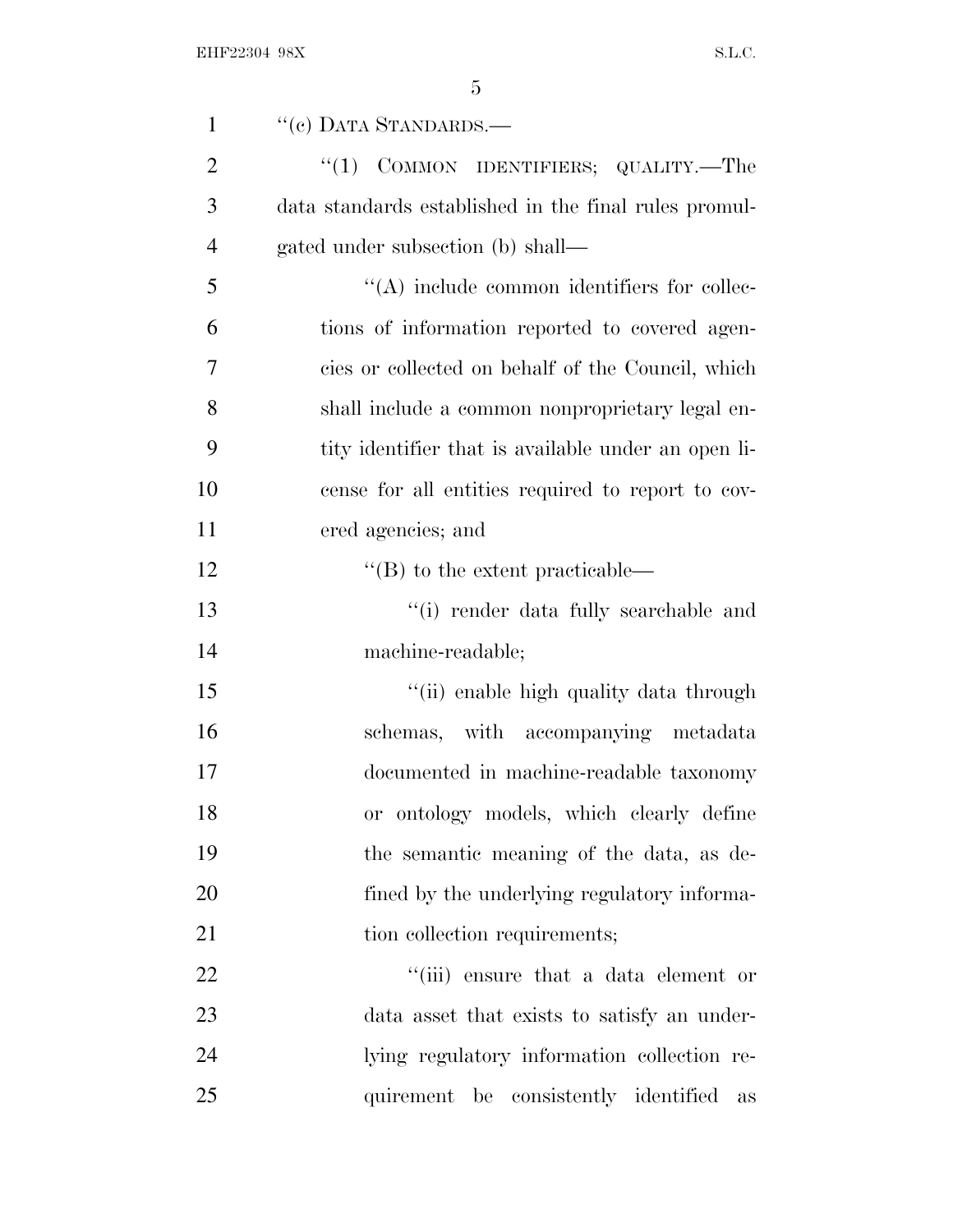| $\mathbf{1}$   | in associated machine-readable<br>such                     |
|----------------|------------------------------------------------------------|
| $\overline{2}$ | metadata;                                                  |
| 3              | "(iv) be nonproprietary or made avail-                     |
| $\overline{4}$ | able under an open license;                                |
| 5              | "(v) incorporate standards developed                       |
| 6              | and maintained by voluntary consensus                      |
| $\tau$         | standards bodies; and                                      |
| 8              | $\lq\lq$ (vi) use, be consistent with, and im-             |
| 9              | plement applicable accounting and report-                  |
| 10             | ing principles.                                            |
| 11             | "(2) CONSULTATION; INTEROPERABILITY.—In                    |
| 12             | establishing data standards in the final rules pro-        |
| 13             | mulgated under subsection (b), the heads of the cov-       |
| 14             | ered agencies shall—                                       |
| 15             | "(A) consult with other Federal depart-                    |
| 16             | ments and agencies and multi-agency initiatives            |
| 17             | responsible for Federal data standards; and                |
| 18             | "(B) seek to promote interoperability of fi-               |
| 19             | nancial regulatory data across members of the              |
| 20             | Council.                                                   |
| 21             | "(d) EFFECTIVE DATE.—The data standards estab-             |
| 22             | lished in the final rules promulgated under subsection (b) |
| 23             | shall take effect not later than 2 years after the date on |
| 24             | which those final rules are promulgated under that sub-    |
| 25             | section.".                                                 |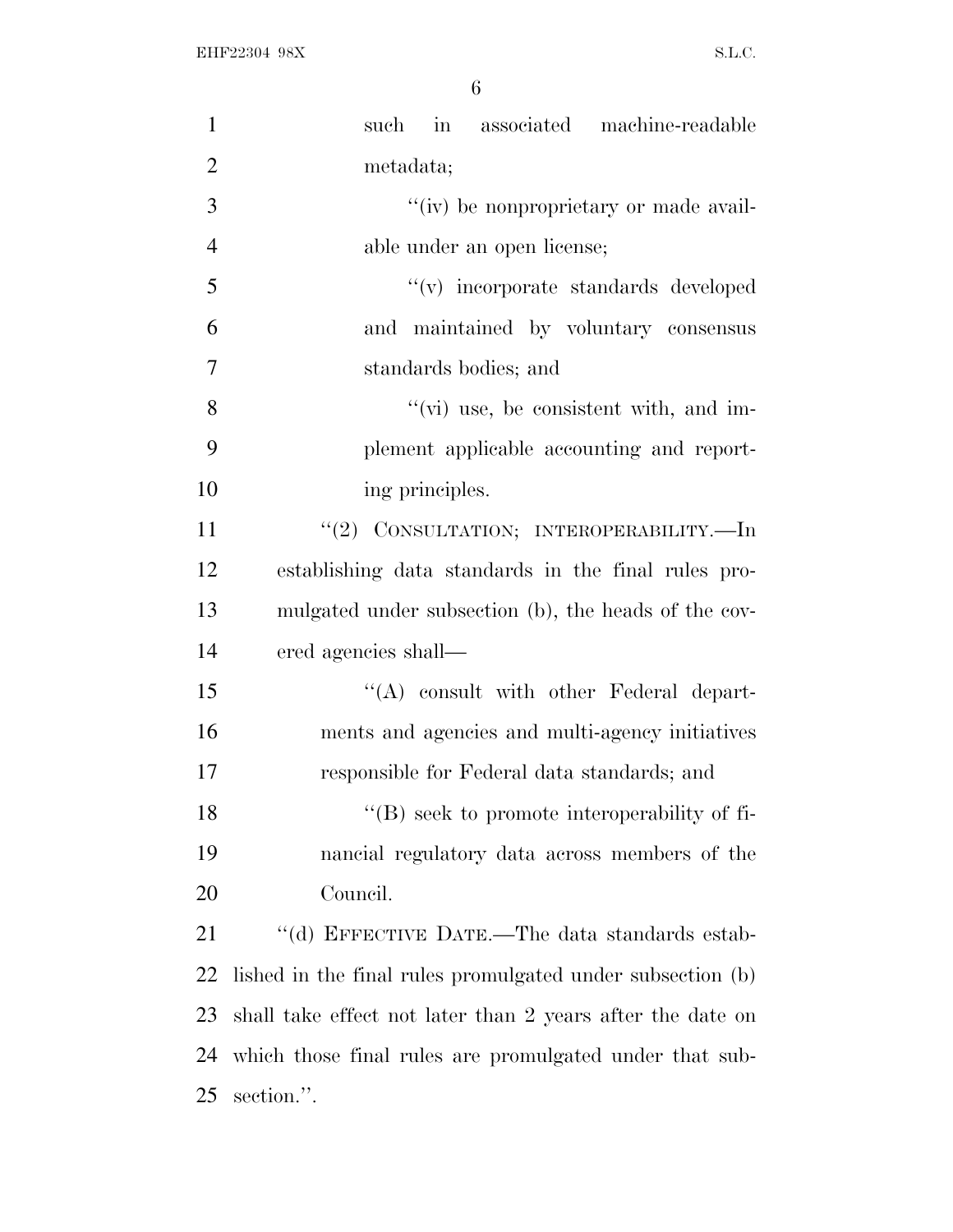(b) CLERICAL AMENDMENT.—The table of contents under section 1(b) of the Dodd-Frank Wall Street Reform and Consumer Protection Act is amended by inserting after the item relating to section 123 the following: ''Sec. 124. Data standards.''.

 **SEC. 102. OPEN DATA PUBLICATION BY THE DEPARTMENT OF THE TREASURY.**

 (a) I<sup>N</sup> GENERAL.—Subtitle A of the Financial Sta- bility Act of 2010 (12 U.S.C. 5321 et seq.), as amended by section 101(a), is further amended by adding at the end the following:

# **''SEC. 125. OPEN DATA PUBLICATION.**

 ''All public data assets published by the Secretary under this subtitle shall be—

 ''(1) made available as an open Government data asset (as defined in section 3502 of title 44, United States Code);

17  $\frac{17}{2}$  freely available for download in bulk;

18 ''(3) rendered in a human-readable format; and ''(4) accessible via application programming interface where appropriate.''.

 (b) CLERICAL AMENDMENT.—The table of contents under section 1(b) of the Dodd-Frank Wall Street Reform and Consumer Protection Act, as amended by section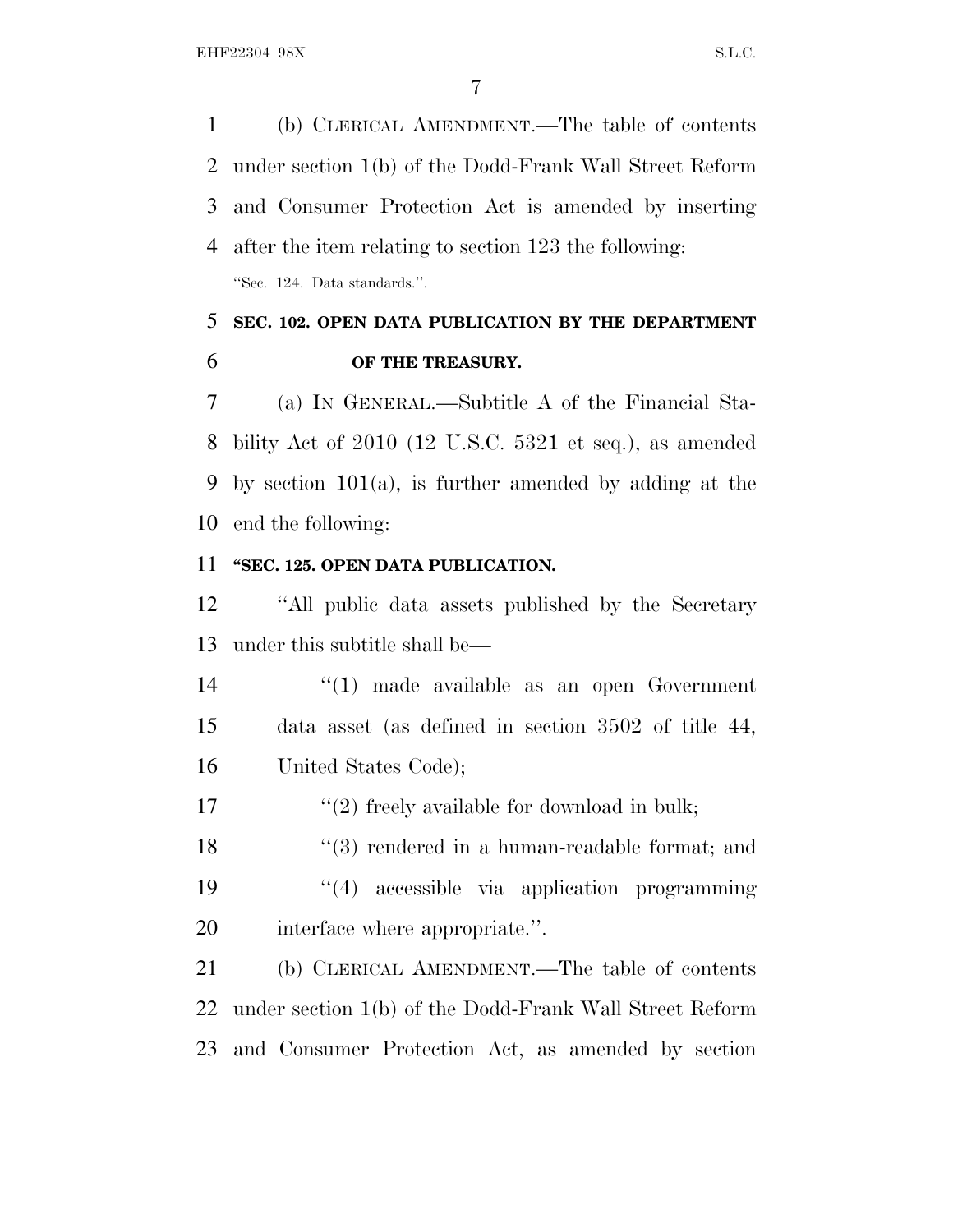101(b), is further amended by inserting after the item re-lating to section 124 the following:

''Sec. 124. Open data publication.''.

 (c) RULEMAKING.—The Secretary of the Treasury shall issue rules to carry out the amendments made by this section, which shall take effect not later than 2 years after the date on which final rules are promulgated under section 124(b) of the Financial Stability Act of 2010, as added by section 101(a) of this Act.

# **SEC. 103. NO NEW DISCLOSURE REQUIREMENTS.**

 Nothing in this title, or the amendments made by this title, shall be construed to require the Secretary of the Treasury to collect or make publicly available additional information under the Financial Stability Act of 2010 (12 U.S.C. 5311 et seq.), beyond information that was col- lected or made publicly available under that Act, as of the day before the date of enactment of this Act.

| 17 | <b>TITLE II-SECURITIES AND</b> |
|----|--------------------------------|
|    | <b>TWATE ANGEL COMMUNICANT</b> |

# **EXCHANGE COMMISSION**

**SEC. 201. DATA STANDARDS REQUIREMENTS FOR THE SE-**

# **CURITIES AND EXCHANGE COMMISSION.**

 (a) DATA STANDARDS FOR INVESTMENT ADVISERS' REPORTS UNDER THE INVESTMENT ADVISERS ACT OF 1940.—Section 204 of the Investment Advisers Act of 1940 (15 U.S.C. 80b–4) is amended—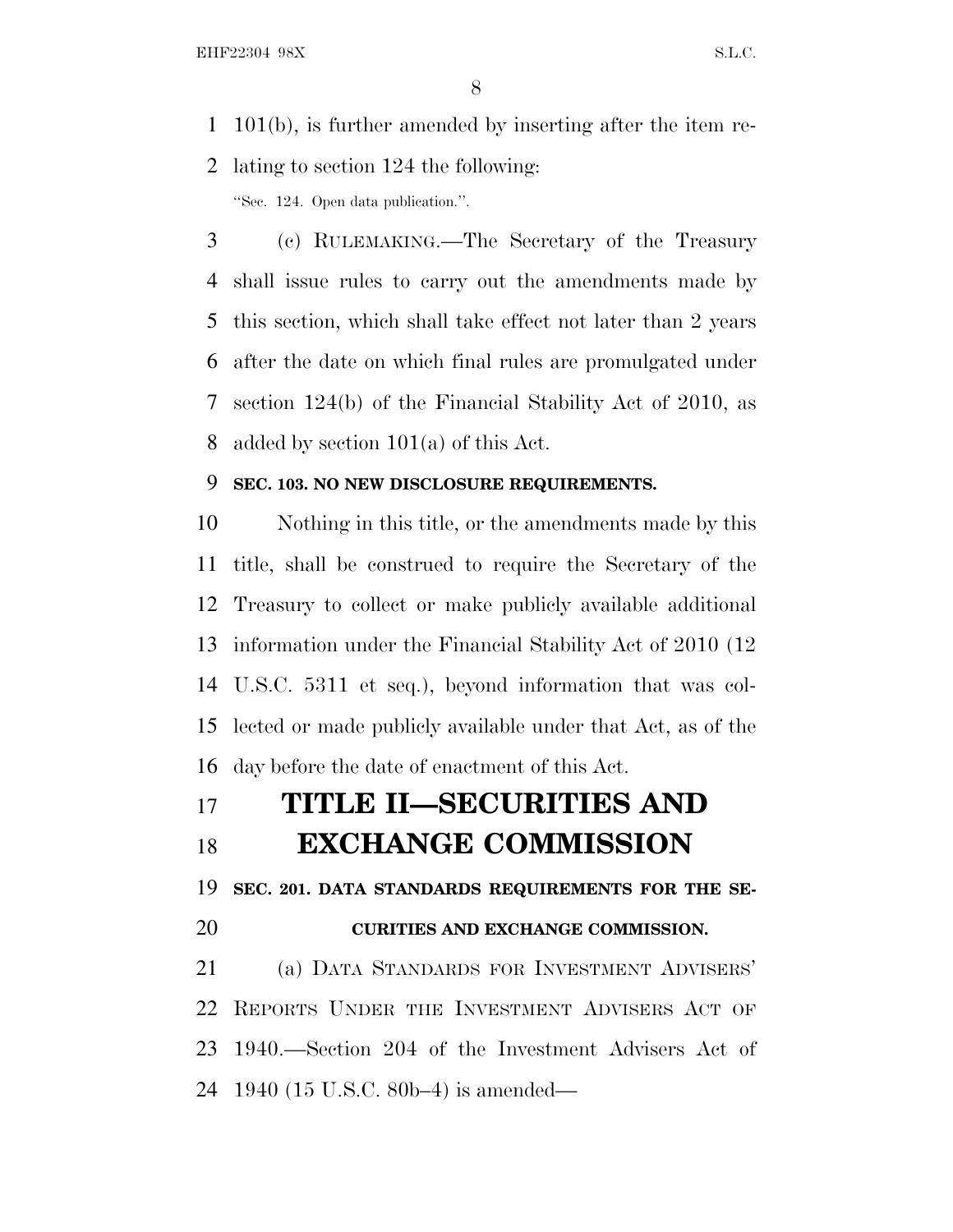(1) by redesignating the second subsection (d) (relating to Records of Persons With Custody of Use) as subsection (e); and (2) by adding at the end the following: ''(f) DATA STANDARDS FOR REPORTS FILED UNDER THIS SECTION.—

 ''(1) REQUIREMENT.—The Commission shall, by rule, adopt data standards for all reports filed by investment advisers with the Commission under this section.

11 "(2) CONSISTENCY.—The data standards re- quired under paragraph (1) shall incorporate, and ensure compatibility with (to the extent feasible), all applicable data standards established in the rules promulgated under section 124 of the Financial Sta- bility Act of 2010, including, to the extent prac- ticable, by having the characteristics described in 18 clauses (i) through (vi) of subsection  $(c)(1)(B)$  of such section 124.''.

 (b) DATA STANDARDS FOR REGISTRATION STATE- MENTS AND REPORTS UNDER THE INVESTMENT COM- PANY ACT OF 1940.—The Investment Company Act of 1940 (15 U.S.C. 80a–1 et seq.) is amended—

 (1) in section 8 (15 U.S.C. 80a–8), by adding at the end the following: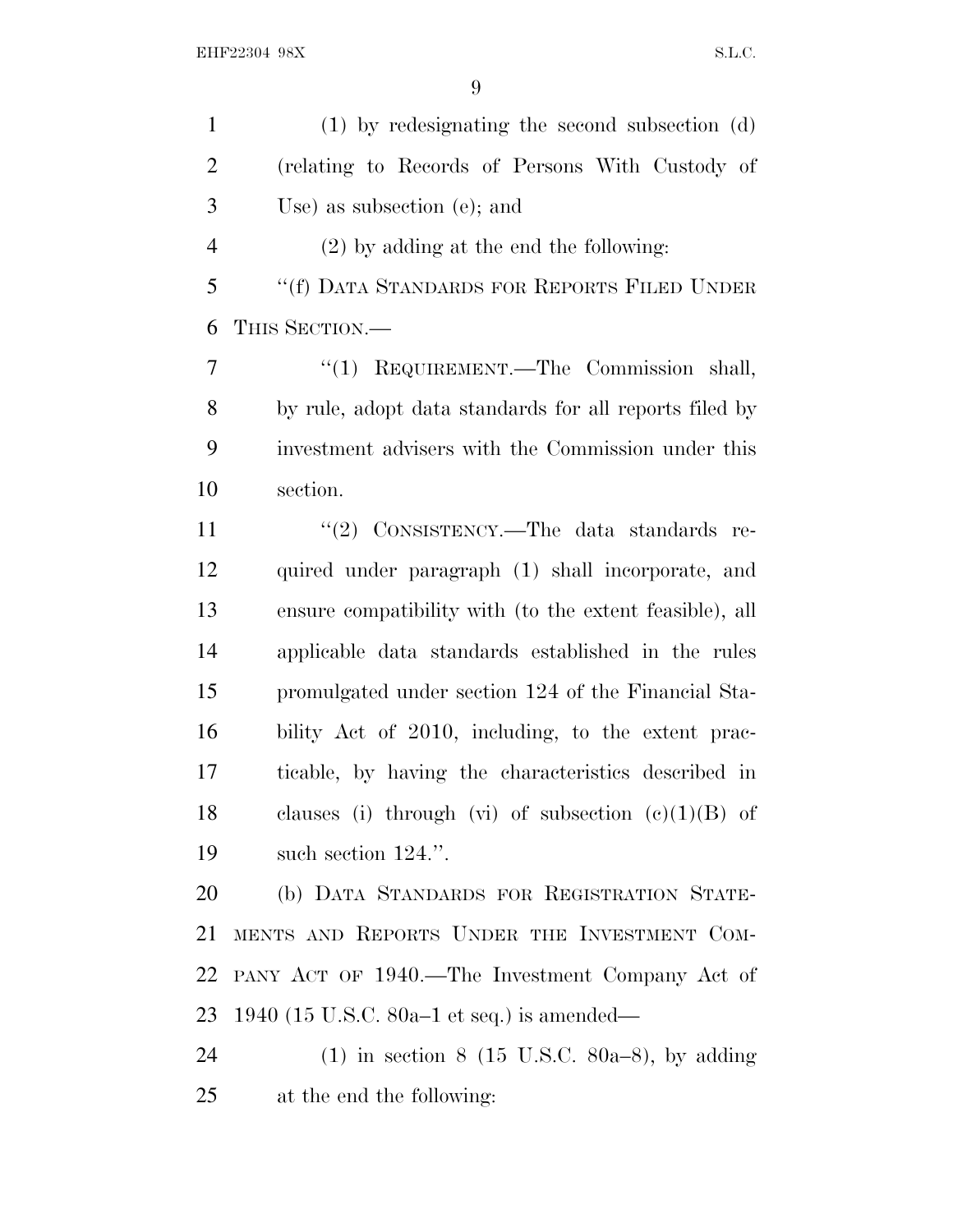''(g) DATA STANDARDS FOR REGISTRATION STATE-MENTS.—

 ''(1) REQUIREMENT.—The Commission shall, by rule, adopt data standards for all registration statements required to be filed with the Commission under this section, except that the Commission may exempt exhibits, signatures, and certifications from 8 those data standards.

9 "(2) CONSISTENCY.—The data standards re- quired under paragraph (1) shall incorporate, and ensure compatibility with (to the extent feasible), all applicable data standards established in the rules promulgated under section 124 of the Financial Sta- bility Act of 2010, including, to the extent prac- ticable, by having the characteristics described in 16 clauses (i) through (vi) of subsection  $(e)(1)(B)$  of such section 124.''; and

 (2) in section 30 (15 U.S.C. 80a–29), by add-ing at the end the following:

20 "(k) DATA STANDARDS FOR REPORTS.—

21 "(1) REQUIREMENT.—The Commission shall, by rule, adopt data standards for all reports re- quired to be filed with the Commission under this section, except that the Commission may exempt ex-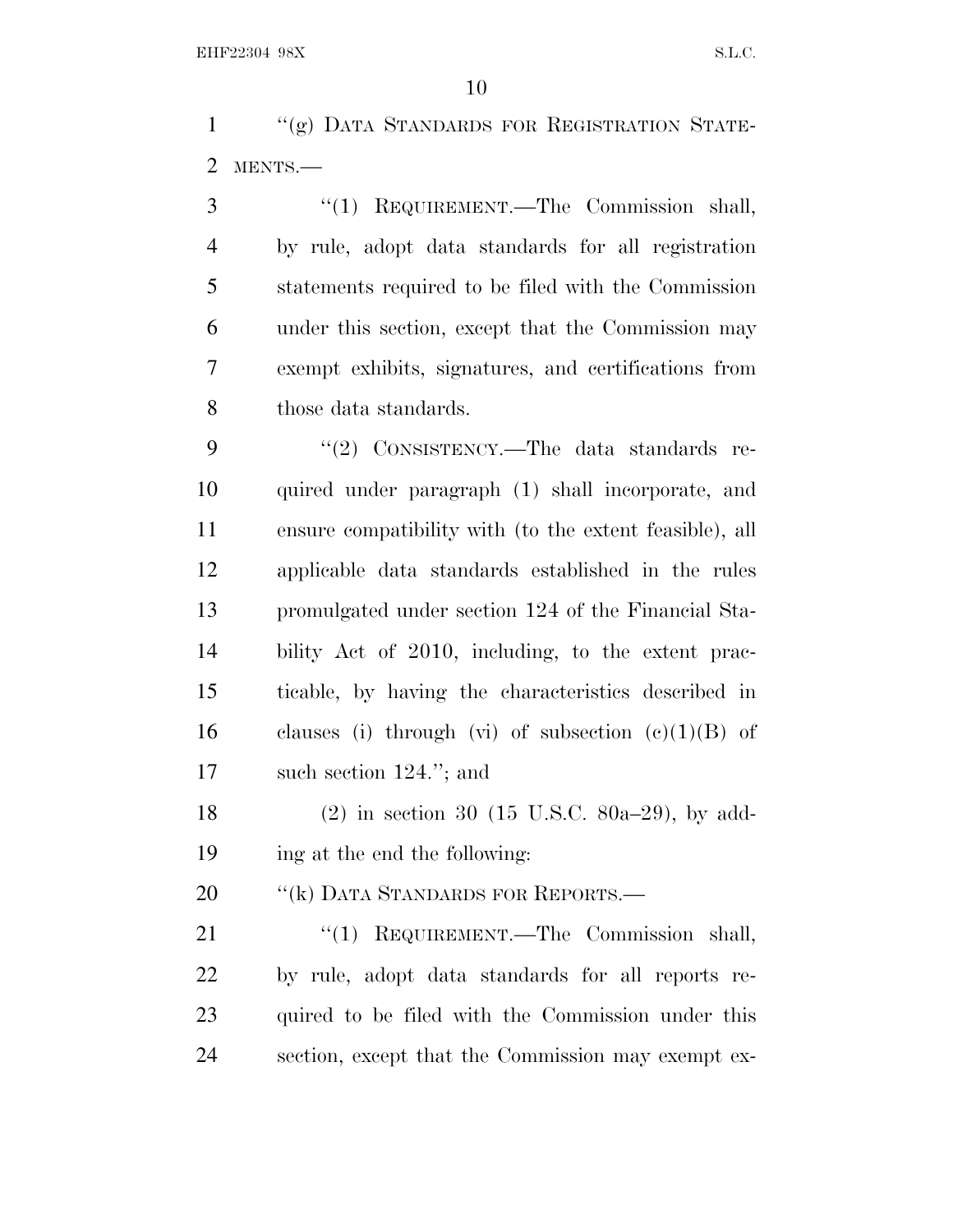hibits, signatures, and certifications from those data standards.

3 "(2) CONSISTENCY.—The data standards re- quired under paragraph (1) shall incorporate, and ensure compatibility with (to the extent feasible), all applicable data standards established in the rules promulgated under section 124 of the Financial Sta- bility Act of 2010, including, to the extent prac- ticable, by having the characteristics described in 10 clauses (i) through (vi) of subsection  $(c)(1)(B)$  of 11 such section 124.".

 (c) DATA STANDARDS FOR INFORMATION REQUIRED T<sup>O</sup> B<sup>E</sup> SUBMITTED OR PUBLISHED BY NATIONALLY REC- OGNIZED STATISTICAL RATING ORGANIZATIONS.—Section 15E of the Securities Exchange Act of 1934 (15 U.S.C. 78o–7) is amended by adding at the end the following: ''(w) DATA STANDARDS FOR INFORMATION RE- QUIRED T<sup>O</sup> B<sup>E</sup> SUBMITTED OR PUBLISHED UNDER THIS SECTION.—

20 "(1) REQUIREMENT.—The Commission shall, by rule, adopt data standards for all collections of information required to be submitted or published by a nationally recognized statistical rating organiza-tion under this section.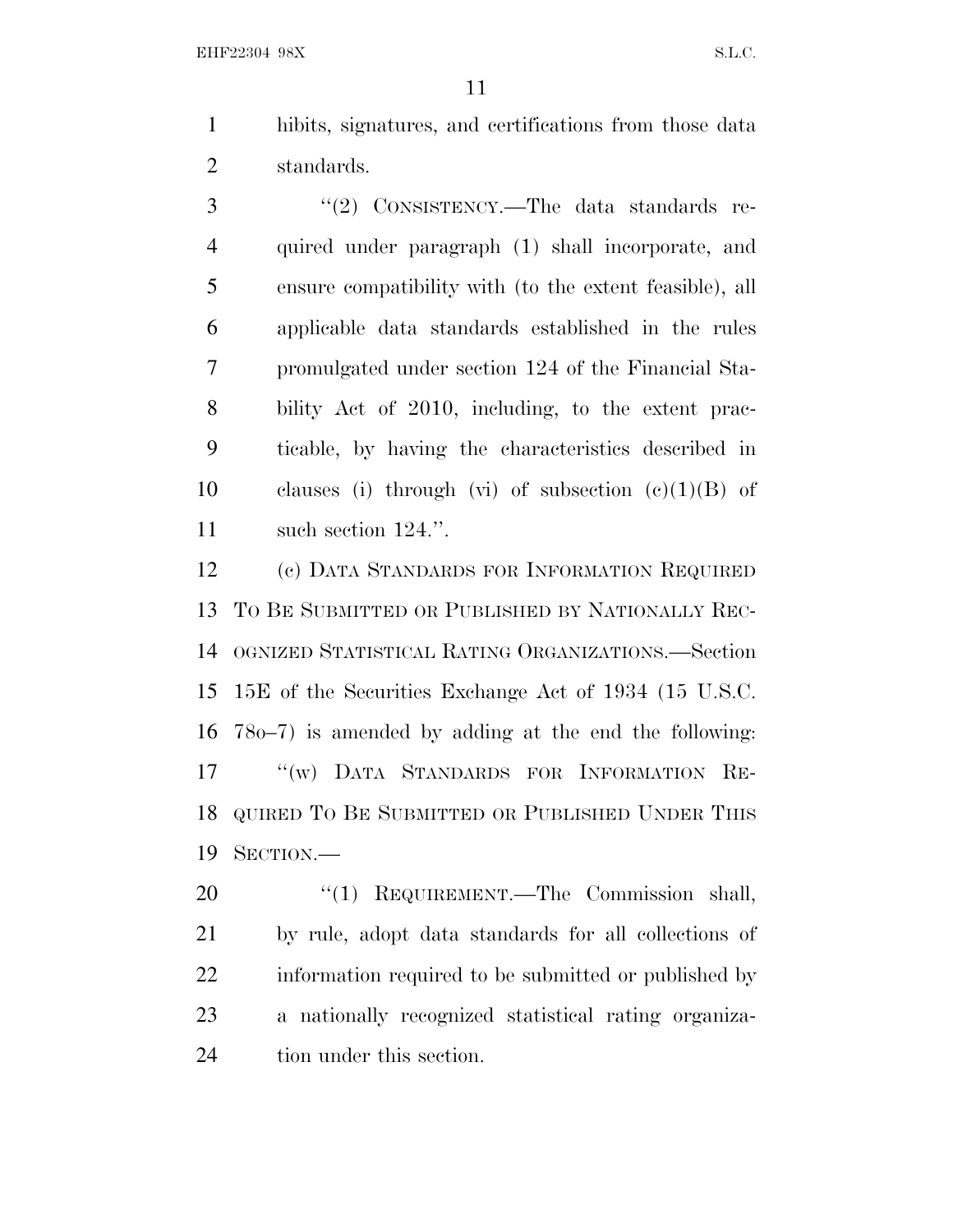| $\mathbf{1}$   | "(2) CONSISTENCY.—The data standards re-                   |
|----------------|------------------------------------------------------------|
| $\overline{2}$ | quired under paragraph (1) shall incorporate, and          |
| 3              | ensure compatibility with (to the extent feasible), all    |
| $\overline{4}$ | applicable data standards established in the rules         |
| 5              | promulgated under section 124 of the Financial Sta-        |
| 6              | bility Act of 2010, including, to the extent prac-         |
| 7              | ticable, by having the characteristics described in        |
| 8              | clauses (i) through (vi) of subsection $(c)(1)(B)$ of      |
| 9              | such section 124.".                                        |
| 10             | (d) DATA STANDARDS FOR ASSET-BACKED SECURI-                |
| 11             | TIES DISCLOSURES.—Section $7(c)$ of the Securities Act of  |
| 12             | 1933 (15 U.S.C. $77g(c)$ ) is amended by adding at the end |
| 13             | the following:                                             |
| 14             | "(3) DATA STANDARDS FOR ASSET-BACKED SE-                   |
| 15             | CURITIES DISCLOSURES.-                                     |
| 16             | $\lq\lq$ REQUIREMENT. The Commission                       |
| 17             | shall, by rule, adopt data standards for all dis-          |
| 18             | closures required under this subsection.                   |
| 19             | "(B) CONSISTENCY.—The data standards                       |
| 20             | required under subparagraph (A) shall incor-               |
| 21             | porate, and ensure compatibility with (to the              |
| 22             | extent feasible), all applicable data standards            |
| 23             | established in the rules promulgated under sec-            |
| 24             | tion 124 of the Financial Stability Act of 2010,           |
| 25             | including, to the extent practicable, by having            |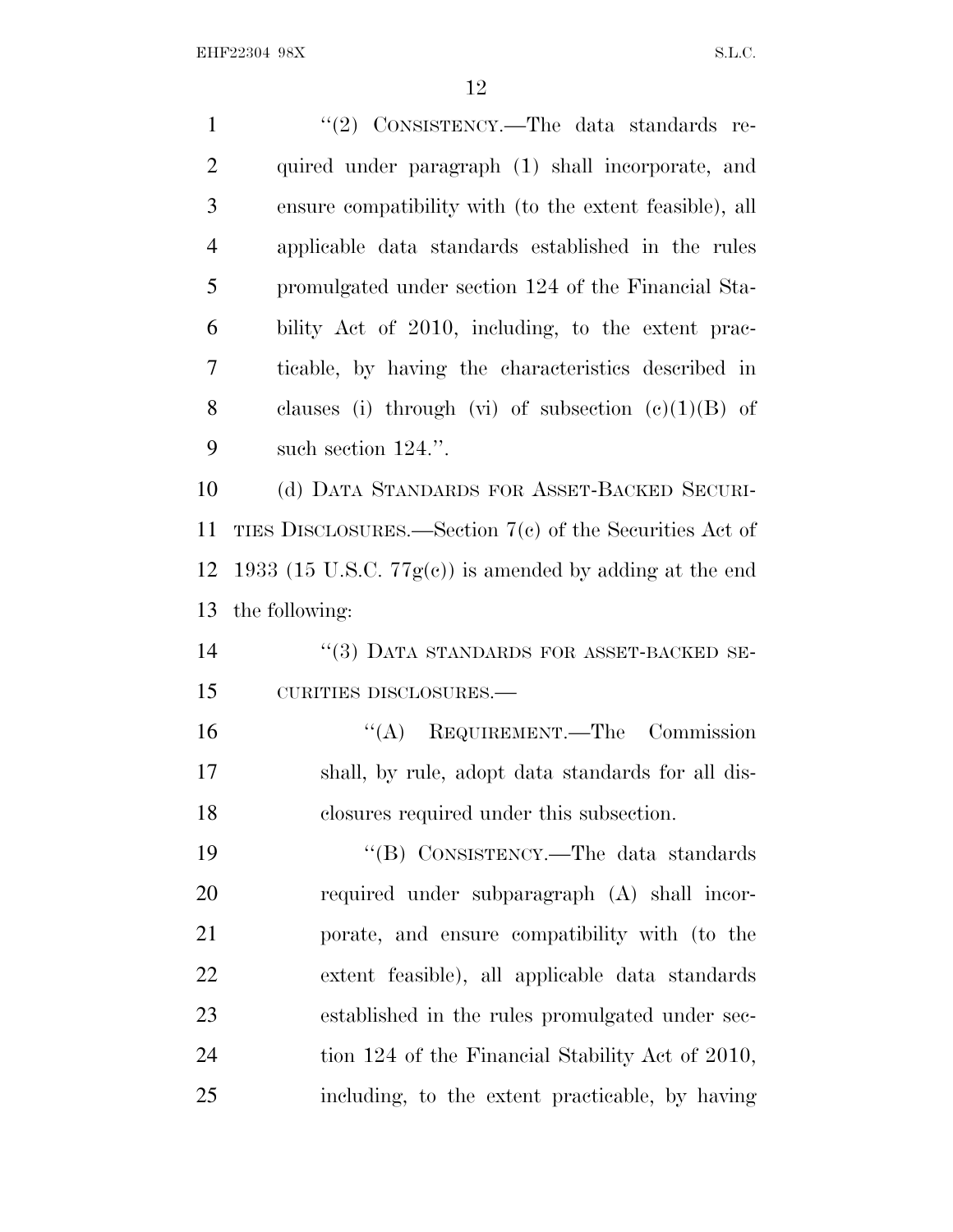the characteristics described in clauses (i) 2 through (vi) of subsection  $(c)(1)(B)$  of such sec-tion 124.''.

 (e) DATA STANDARDS FOR CORPORATE DISCLO- SURES UNDER THE SECURITIES ACT OF 1933.—Title I of the Securities Act of 1933 (15 U.S.C. 77a et seq.) is amended by adding at the end the following:

## **''SEC. 29. DATA STANDARDS.**

9 ""(a) REQUIREMENT.—The Commission shall, by rule, adopt data standards for all registration statements, and for all prospectuses included in registration statements, required to be filed with the Commission under this title, except that the Commission may exempt exhibits, signa-tures, and certifications from those data standards.

 ''(b) CONSISTENCY.—The data standards required under subsection (a) shall incorporate, and ensure compat- ibility with (to the extent feasible), all applicable data standards established in the rules promulgated under sec- tion 124 of the Financial Stability Act of 2010, including, to the extent practicable, by having the characteristics de-21 scribed in clauses (i) through (vi) of subsection  $(c)(1)(B)$ of such section 124.''.

 (f) DATA STANDARDS FOR PERIODIC AND CURRENT CORPORATE DISCLOSURES UNDER THE SECURITIES EX-CHANGE ACT OF 1934.—Section 13 of the Securities Ex-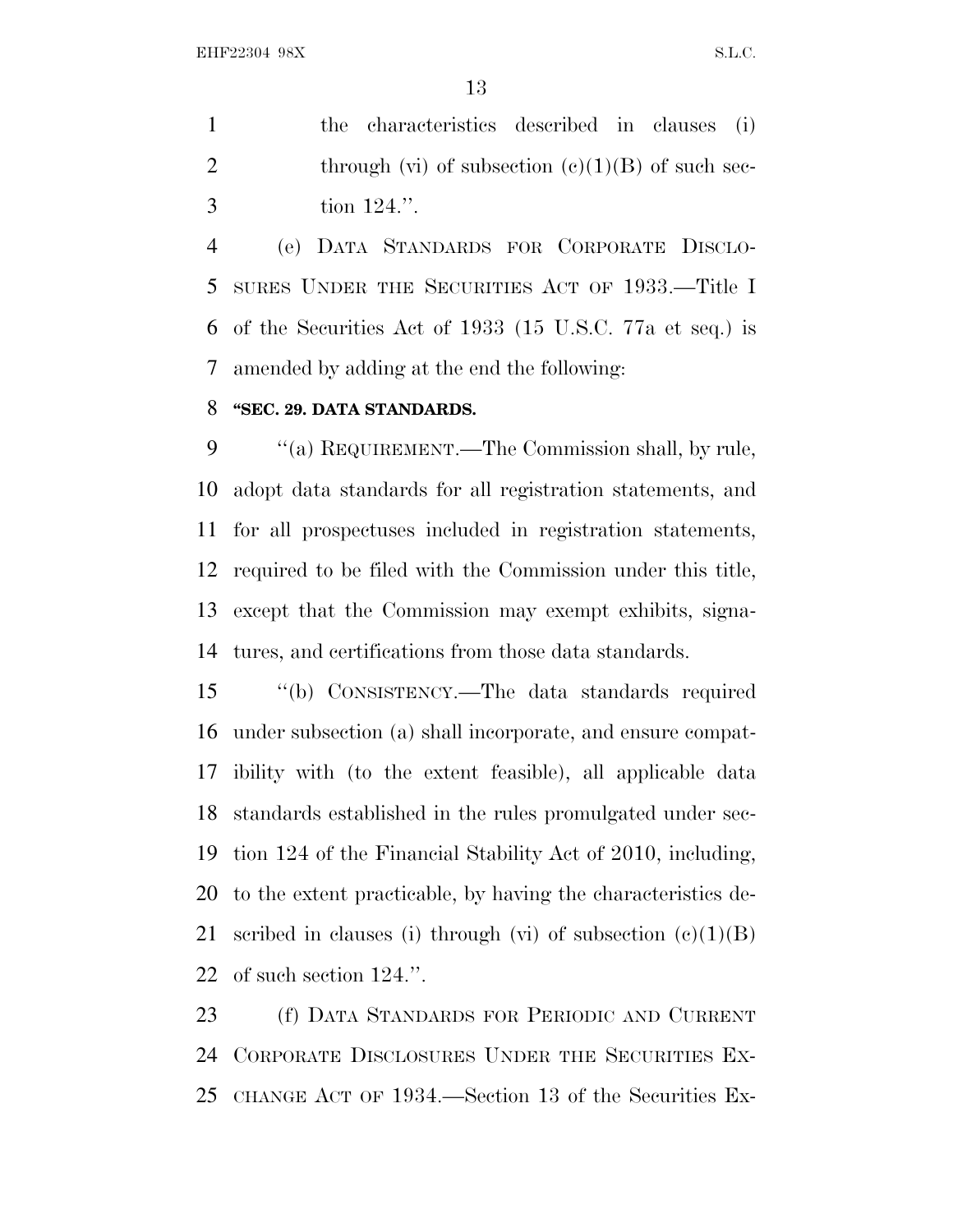change Act of 1934 (15 U.S.C. 78m) is amended by add-ing at the end the following:

''(s) DATA STANDARDS.—

 ''(1) REQUIREMENT.—The Commission shall, by rule, adopt data standards for all collections of information with respect to periodic and current re- ports required to be filed or furnished under this section or under section 15(d), except that the Com- mission may exempt exhibits, signatures, and certifi-cations from those data standards.

11 "(2) CONSISTENCY.—The data standards re- quired under paragraph (1) shall incorporate, and ensure compatibility with (to the extent feasible), all applicable data standards established in the rules promulgated under section 124 of the Financial Sta- bility Act of 2010, including, to the extent prac- ticable, by having the characteristics described in 18 clauses (i) through (vi) of subsection  $(c)(1)(B)$  of such section 124.''.

 (g) DATA STANDARDS FOR CORPORATE PROXY AND CONSENT SOLICITATION MATERIALS UNDER THE SECU- RITIES EXCHANGE ACT OF 1934.—Section 14 of the Se- curities Exchange Act of 1934 (15 U.S.C. 78n) is amend-ed by adding at the end the following: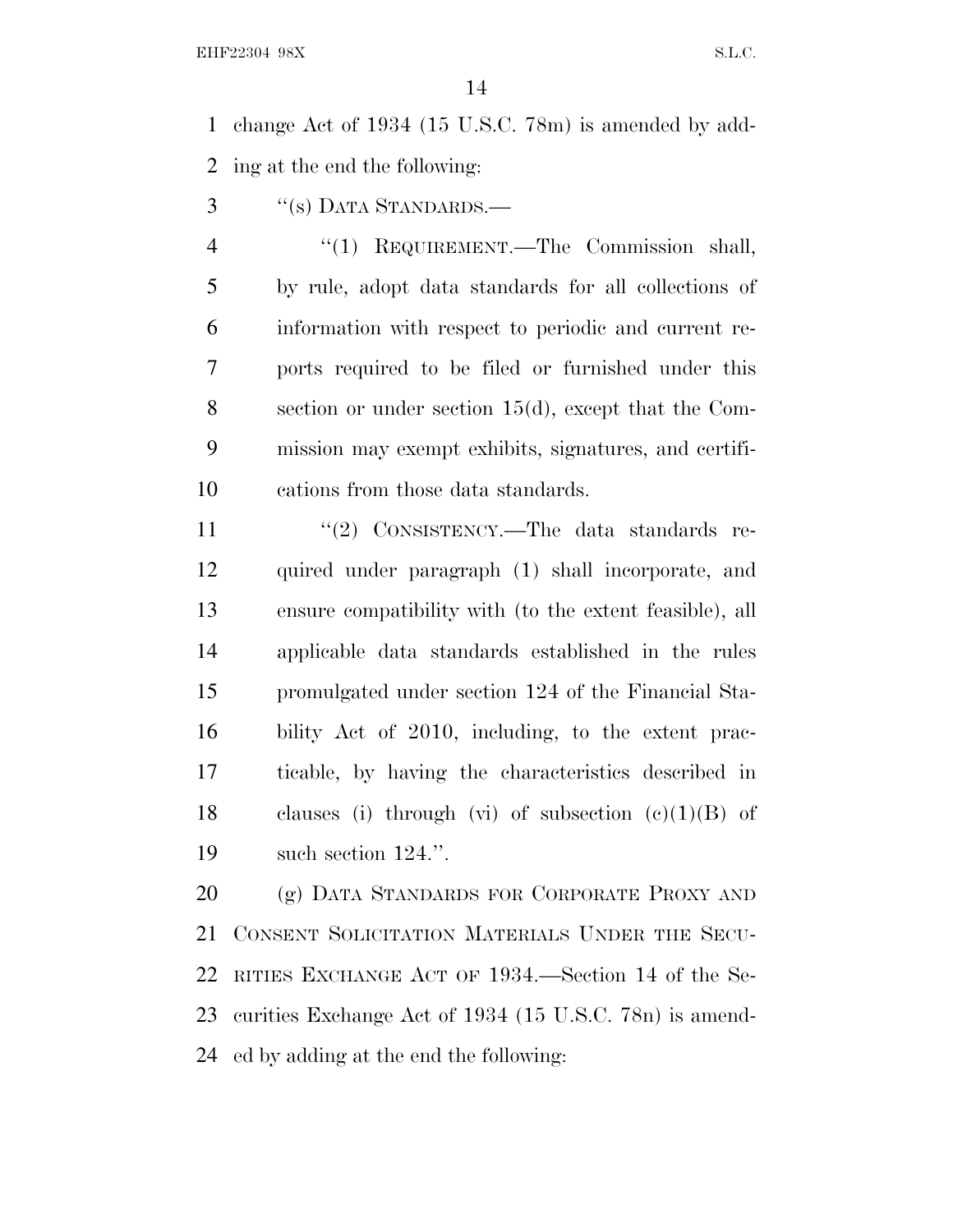''(k) DATA STANDARDS FOR PROXY AND CONSENT SOLICITATION MATERIALS.—

 ''(1) REQUIREMENT.—The Commission shall, by rule, adopt data standards for all information contained in any proxy or consent solicitation mate- rial prepared by an issuer for an annual meeting of the shareholders of the issuer, except that the Com- mission may exempt exhibits, signatures, and certifi-cations from those data standards.

10 "(2) CONSISTENCY.—The data standards re- quired under paragraph (1) shall incorporate, and ensure compatibility with (to the extent feasible), all applicable data standards established in the rules promulgated under section 124 of the Financial Sta- bility Act of 2010, including, to the extent prac- ticable, by having the characteristics described in 17 clauses (i) through (vi) of subsection  $(c)(1)(B)$  of 18 such section 124.".

 (h) DATA STANDARDS FOR SECURITY-BASED SWAP REPORTING.—The Securities Exchange Act of 1934 (15 U.S.C. 78a et seq.) is amended by adding at the end the following: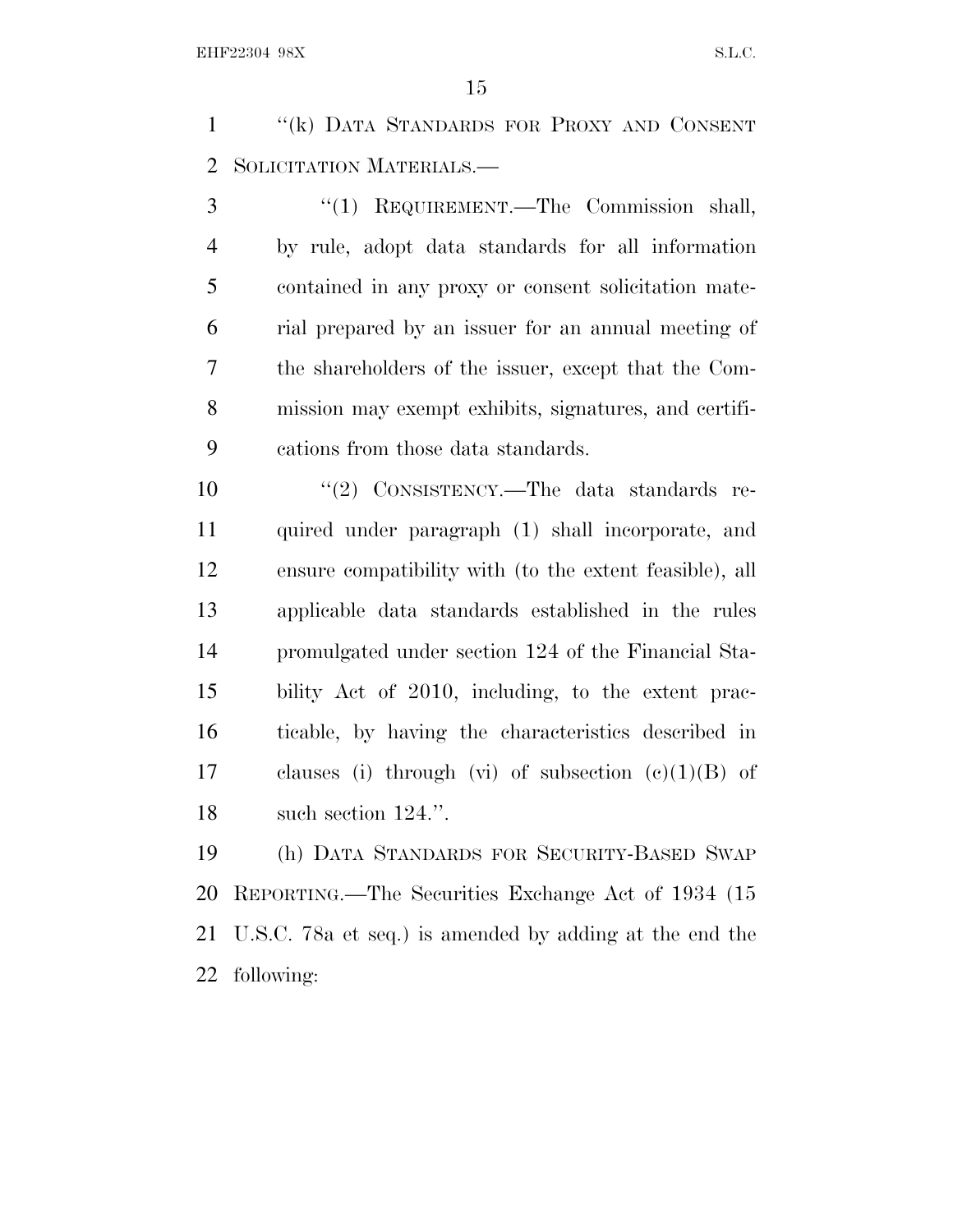# **''SEC. 41. DATA STANDARDS FOR SECURITY-BASED SWAP REPORTING.**

 ''(a) REQUIREMENT.—The Commission shall, by rule, adopt data standards for all reports related to security-based swaps that are required under this Act.

 ''(b) CONSISTENCY.—The data standards required under subsection (a) shall incorporate, and ensure compat- ibility with (to the extent feasible), all applicable data standards established in the rules promulgated under sec- tion 124 of the Financial Stability Act of 2010, including, to the extent practicable, by having the characteristics de-12 scribed in clauses (i) through (vi) of subsection  $(c)(1)(B)$ of such section 124.''.

(i) RULEMAKING.—

 (1) IN GENERAL.—The rules that the Securities and Exchange Commission are required to issue under the amendments made by this section shall take effect not later than 2 years after the date on which final rules are promulgated under section 124(b) of the Financial Stability Act of 2010, as 21 added by section 101(a) of this Act.

22 (2) SCALING OF REGULATORY REQUIREMENTS; MINIMIZING DISRUPTION.—In issuing the rules re- quired under the amendments made by this section, as described in paragraph (1), the Securities and Exchange Commission—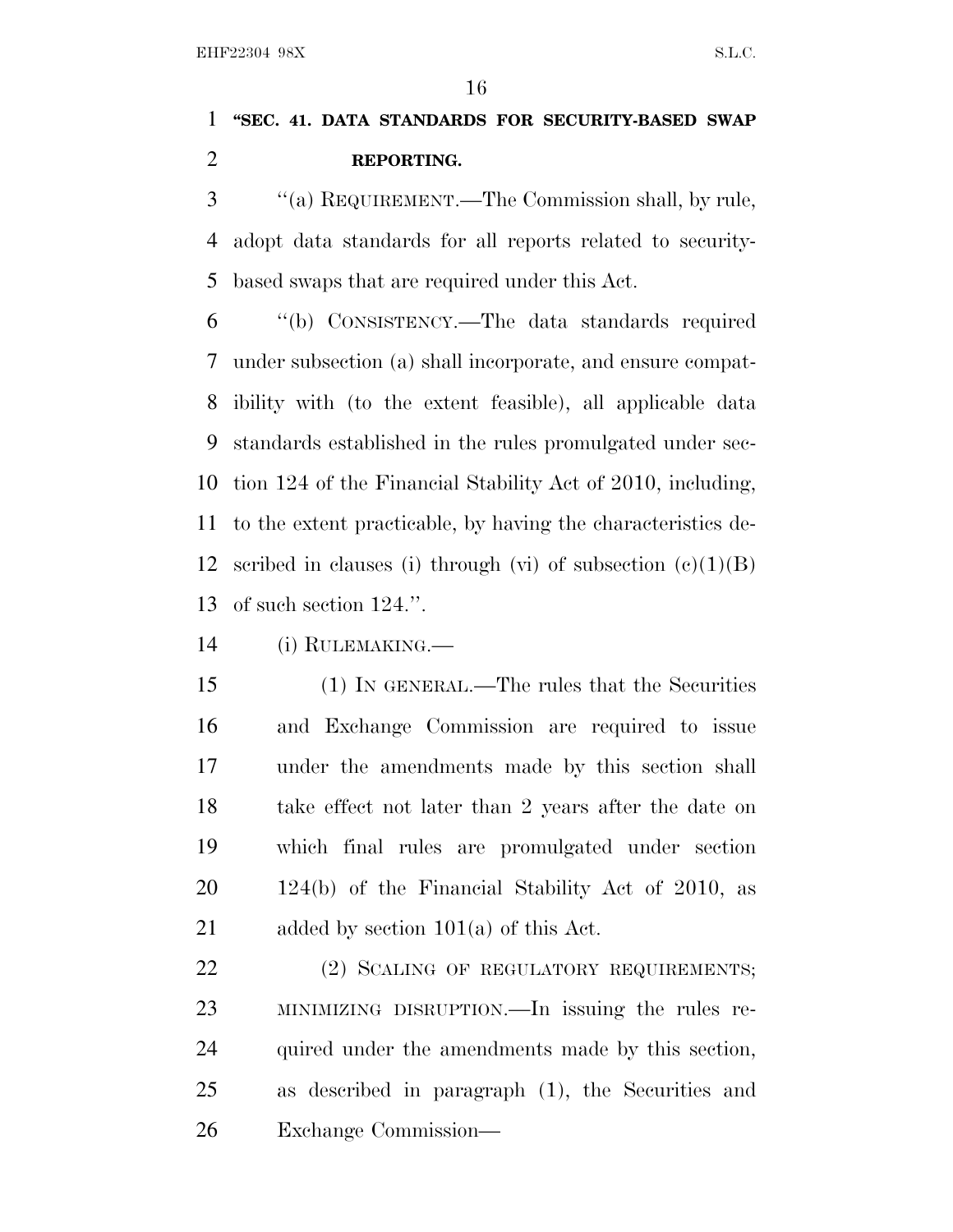| $\mathbf{1}$   | (A) may scale data reporting requirements             |
|----------------|-------------------------------------------------------|
| $\overline{2}$ | in order to reduce any unjustified burden on          |
| 3              | emerging growth companies, lending institu-           |
| $\overline{4}$ | tions, accelerated filers, smaller reporting com-     |
| 5              | panies, and other smaller issuers, as determined      |
| 6              | by any study required under section $205(b)$ ,        |
| $\tau$         | while still providing searchable information to       |
| 8              | investors; and                                        |
| 9              | (B) shall seek to minimize disruptive                 |
| 10             | changes to the persons affected by those rules.       |
| 11             | SEC. 202. OPEN DATA PUBLICATION BY THE SECURITIES     |
| 12             | AND EXCHANGE COMMISSION.                              |
| 13             | Section 4 of the Securities Exchange Act of 1934 (15) |
| 14             | U.S.C. 78d) is amended by adding at the end the fol-  |
| 15             | lowing:                                               |
| 16             | "(k) OPEN DATA PUBLICATION.—All public data as-       |
| 17             | sets published by the Commission under the securities |
| 18             | laws and the Dodd-Frank Wall Street Reform and Con-   |
| 19             | sumer Protection Act (Public Law 111–203; 124 Stat.   |
| 20             | $1376$ ) shall be—                                    |
| 21             | $\lq(1)$ made available as an open Government         |
| 22             | data asset (as defined in section $3502$ of title 44, |
| 23             | United States Code);                                  |
| 24             | $\lq(2)$ freely available for download in bulk;       |
| 25             | $(3)$ rendered in a human-readable format; and        |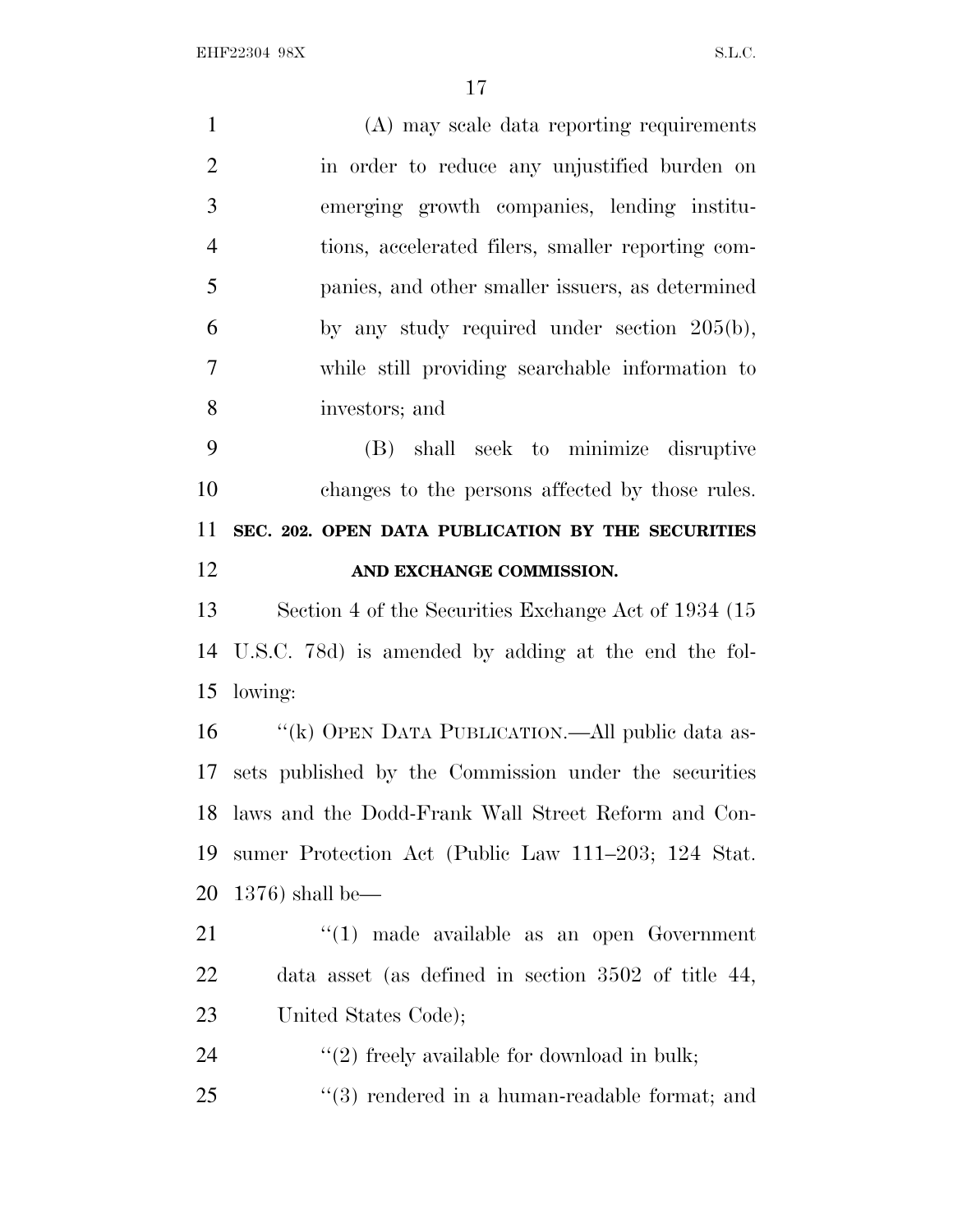1 "(4) accessible via application programming interface where appropriate.''.

# **SEC. 203. DATA TRANSPARENCY AT THE MUNICIPAL SECU-RITIES RULEMAKING BOARD.**

 (a) I<sup>N</sup> GENERAL.—Section 15B(b) of the Securities Exchange Act of 1934 (15 U.S.C. 78o–4(b)) is amended by adding at the end the following:

8  $\langle$  (8)(A) If the Board establishes information systems under paragraph (3), the Board shall adopt data stand-ards for information submitted through those systems.

 ''(B) Any data standards adopted under subpara- graph (A) shall incorporate, and ensure compatibility with (to the extent feasible), all applicable data standards es- tablished in the rules promulgated under section 124 of the Financial Stability Act of 2010, including, to the ex- tent practicable, by having the characteristics described in 17 clauses (i) through (vi) of subsection  $(e)(1)(B)$  of such sec-tion 124.''.

(b) RULEMAKING.—

20 (1) IN GENERAL.—Not later than 2 years after the date on which final rules are promulgated under section 124(b) of the Financial Stability Act of 2010, as added by section 101(a) of this Act, the Municipal Securities Rulemaking Board shall issue rules to adopt the standards required under para-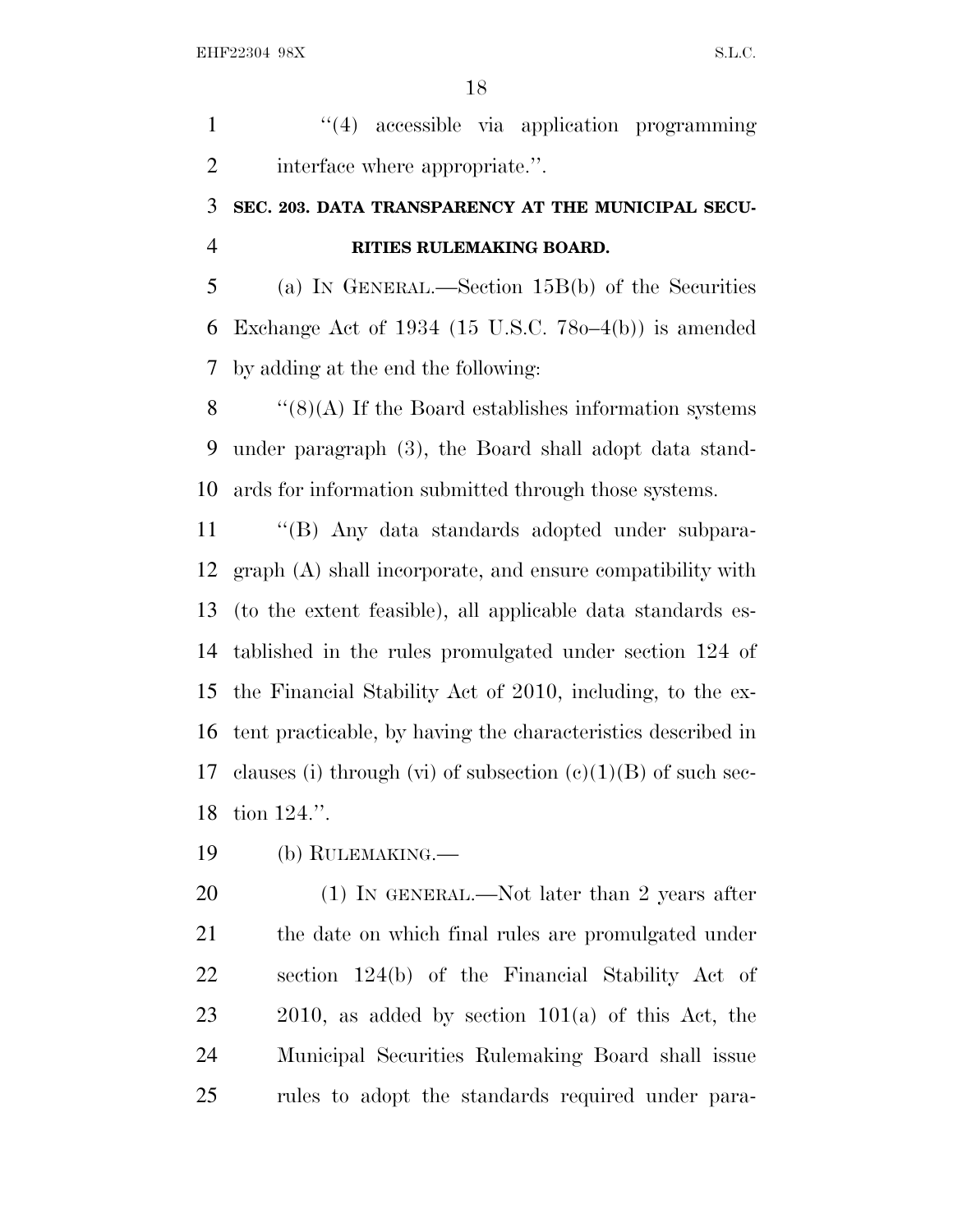| $\mathbf{1}$   | graph $(8)$ of section $15B(b)$ of the Securities Ex-     |
|----------------|-----------------------------------------------------------|
| $\overline{2}$ | change Act of 1934 (15 U.S.C. 780–4(b)), as added         |
| 3              | by subsection (a), if the Board has established infor-    |
| $\overline{4}$ | mation systems under paragraph $(3)$ of such section      |
| 5              | $15B(b)$ .                                                |
| 6              | (2) SCALING OF REGULATORY REQUIREMENTS;                   |
| 7              | MINIMIZING DISRUPTION.—In issuing the rules de-           |
| 8              | scribed in paragraph (1), the Municipal Securities        |
| 9              | Rulemaking Board—                                         |
| 10             | (A) may scale data reporting requirements                 |
| 11             | in order to reduce any unjustified burden on              |
| 12             | smaller regulated entities; and                           |
| 13             | shall seek to minimize disruptive<br>(B)                  |
| 14             | changes to the persons affected by those regula-          |
| 15             | tions.                                                    |
| 16             | SEC. 204. DATA TRANSPARENCY AT NATIONAL SECURITIES        |
| 17             | <b>ASSOCIATIONS.</b>                                      |
| 18             | (a) IN GENERAL.—Section 15A of the Securities Ex-         |
| 19             | change Act of $1934$ (15 U.S.C. 780–3) is amended by add- |
| 20             | ing at the end the following:                             |
| 21             | "(n) DATA STANDARDS.—                                     |
| 22             | "(1) REQUIREMENT.— $A$ national securities as-            |
| 23             | sociation registered pursuant to subsection (a) shall     |
| 24             | adopt data standards for all information that is reg-     |
| 25             | ularly filed with or submitted to the association.        |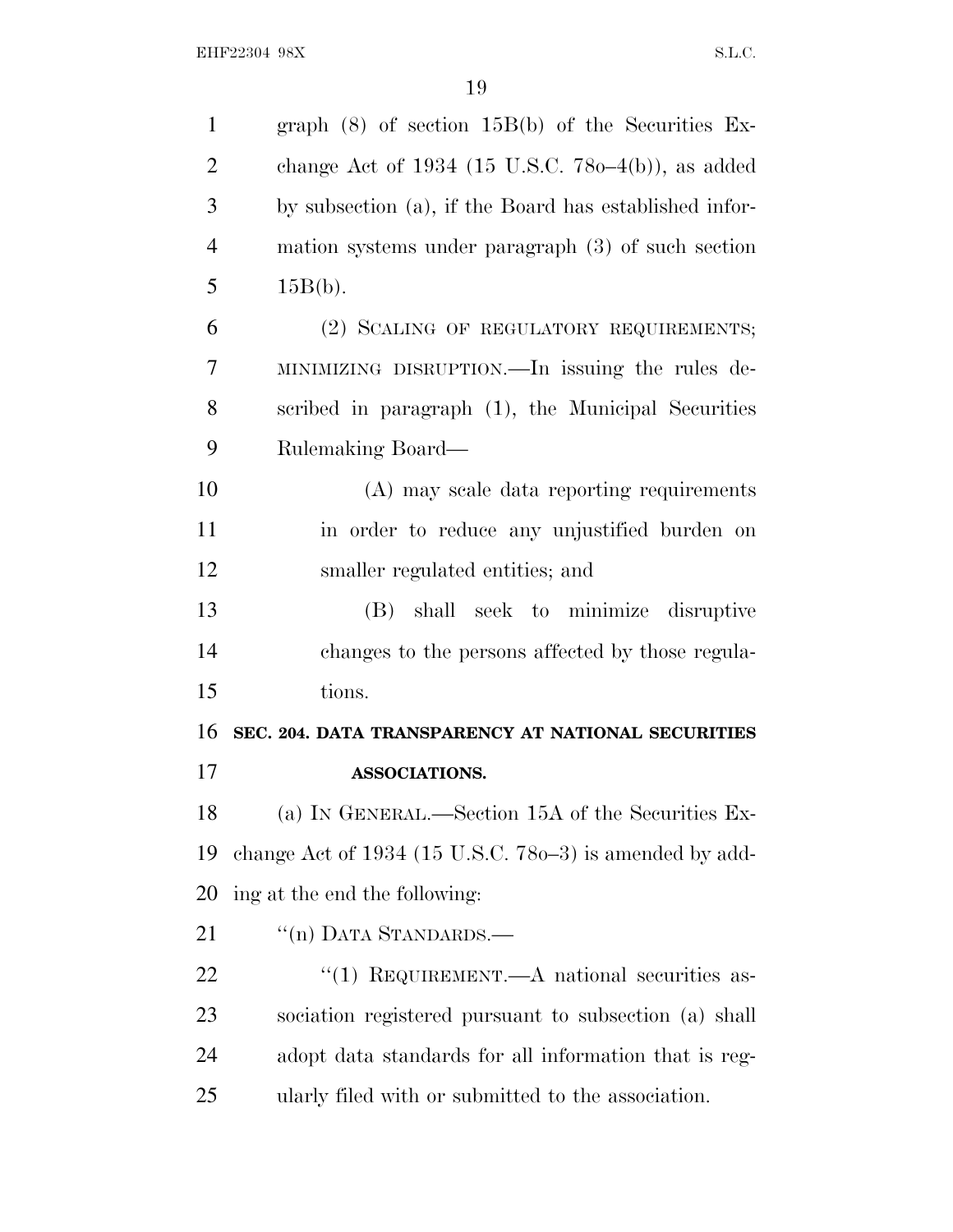| $\mathbf{1}$   | "(2) CONSISTENCY.—The data standards re-                 |
|----------------|----------------------------------------------------------|
| $\overline{2}$ | quired under paragraph (1) shall incorporate, and        |
| 3              | ensure compatibility with (to the extent feasible), all  |
| $\overline{4}$ | applicable data standards established in the rules       |
| 5              | promulgated under section 124 of the Financial Sta-      |
| 6              | bility Act of 2010, including, to the extent prac-       |
| 7              | ticable, by having the characteristics described in      |
| 8              | clauses (i) through (vi) of subsection $(e)(1)(B)$ of    |
| 9              | such section $124$ .".                                   |
| 10             | (b) RULEMAKING.—                                         |
| 11             | $(1)$ In GENERAL.—Not later than 2 years after           |
| 12             | the date on which final rules are promulgated under      |
| 13             | section 124(b) of the Financial Stability Act of         |
| 14             | $2010$ , as added by section $101(a)$ of this Act, each  |
| 15             | national securities association registered pursuant to   |
| 16             | section $15A(a)$ of the Securities Exchange Act of       |
| 17             | 1934 (15 U.S.C. 78 $o-3(a)$ ) shall issue rules to adopt |
| 18             | the standards required under subsection (n) of sec-      |
| 19             | tion 15A of the Securities Exchange Act of 1934 (15)     |
| 20             | U.S.C. $780-3$ , as added by subsection (a) of this      |
| 21             | section.                                                 |
| 22             | (2) SCALING OF REGULATORY REQUIREMENTS;                  |
| 23             | MINIMIZING DISRUPTION.—In issuing the rules re-          |
| 24             | quired under paragraph (1), a national securities as-    |

sociation described in that paragraph—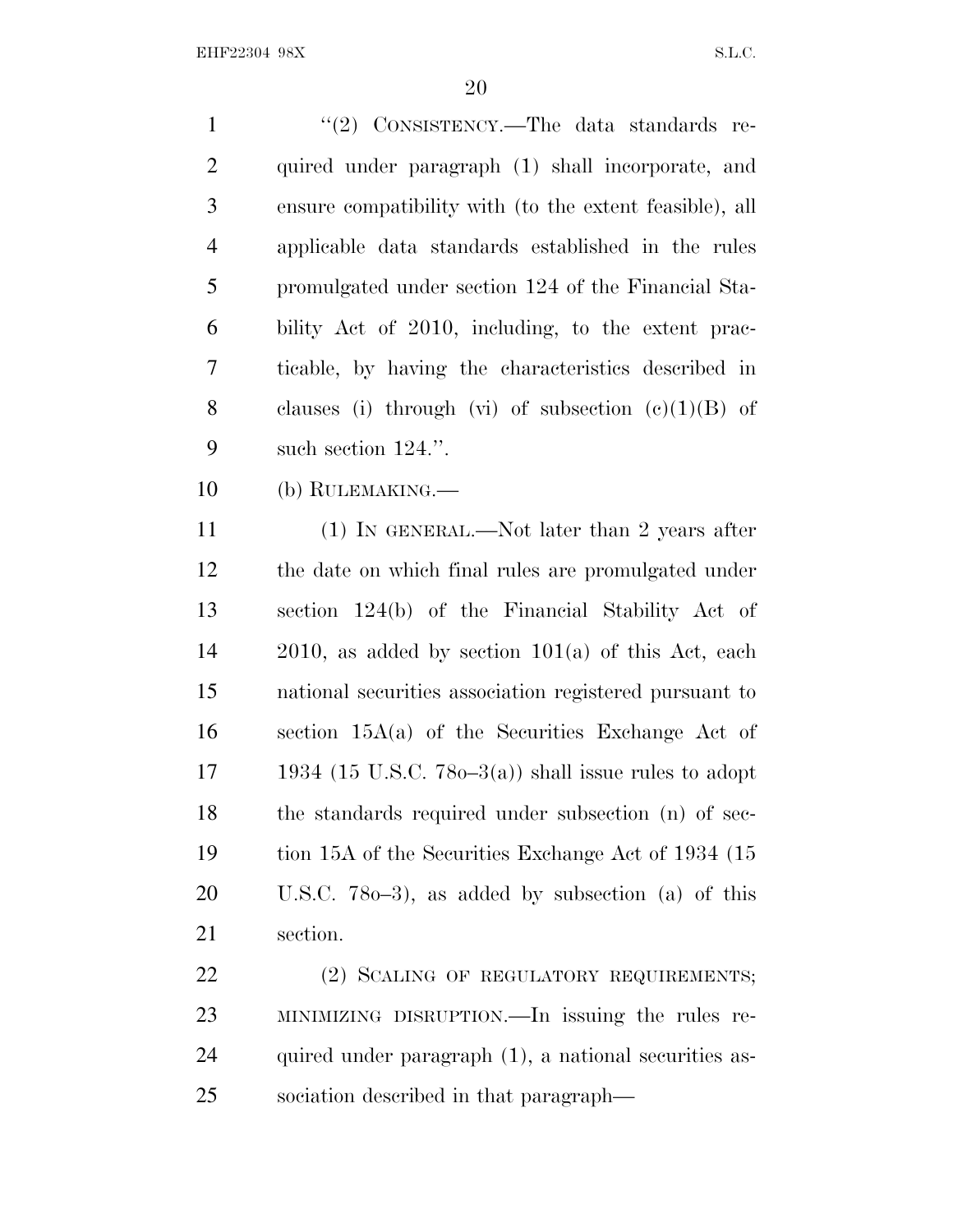| $\mathbf{1}$   | (A) may scale data reporting requirements        |
|----------------|--------------------------------------------------|
| $\overline{2}$ | in order to reduce any unjustified burden on     |
| 3              | smaller regulated entities; and                  |
| $\overline{4}$ | (B) shall seek to minimize disruptive            |
| 5              | changes to the persons affected by those stand-  |
| 6              | ards.                                            |
| 7              | SEC. 205. SHORTER-TERM BURDEN REDUCTION AND DIS- |
| 8              | CLOSURE SIMPLIFICATION AT THE SECURI-            |
| 9              | TIES AND EXCHANGE COMMISSION; SUNSET.            |
| 10             | (a) BETTER ENFORCEMENT OF THE QUALITY OF         |
| 11             | CORPORATE FINANCIAL DATA SUBMITTED TO THE SECU-  |
| 12             | RITIES AND EXCHANGE COMMISSION.                  |
| 13             | (1) DATA QUALITY IMPROVEMENT PROGRAM.—           |
| 14             | (A) IN GENERAL.—Not later than 180               |
| 15             | days after the date of enactment of this Act,    |
| 16             | the Securities and Exchange Commission shall     |
| 17             | establish a program to improve the quality of    |
| 18             | corporate financial data filed or furnished by   |
| 19             | issuers under the Securities Act of 1933 (15     |
| 20             | U.S.C. 77a et seq.), the Securities Exchange     |
| 21             | Act of $1934$ (15 U.S.C. 78a et seq.), and the   |
| 22             | Investment Company Act of 1940 (15 U.S.C.        |
| 23             | $80a-1$ et seq.).                                |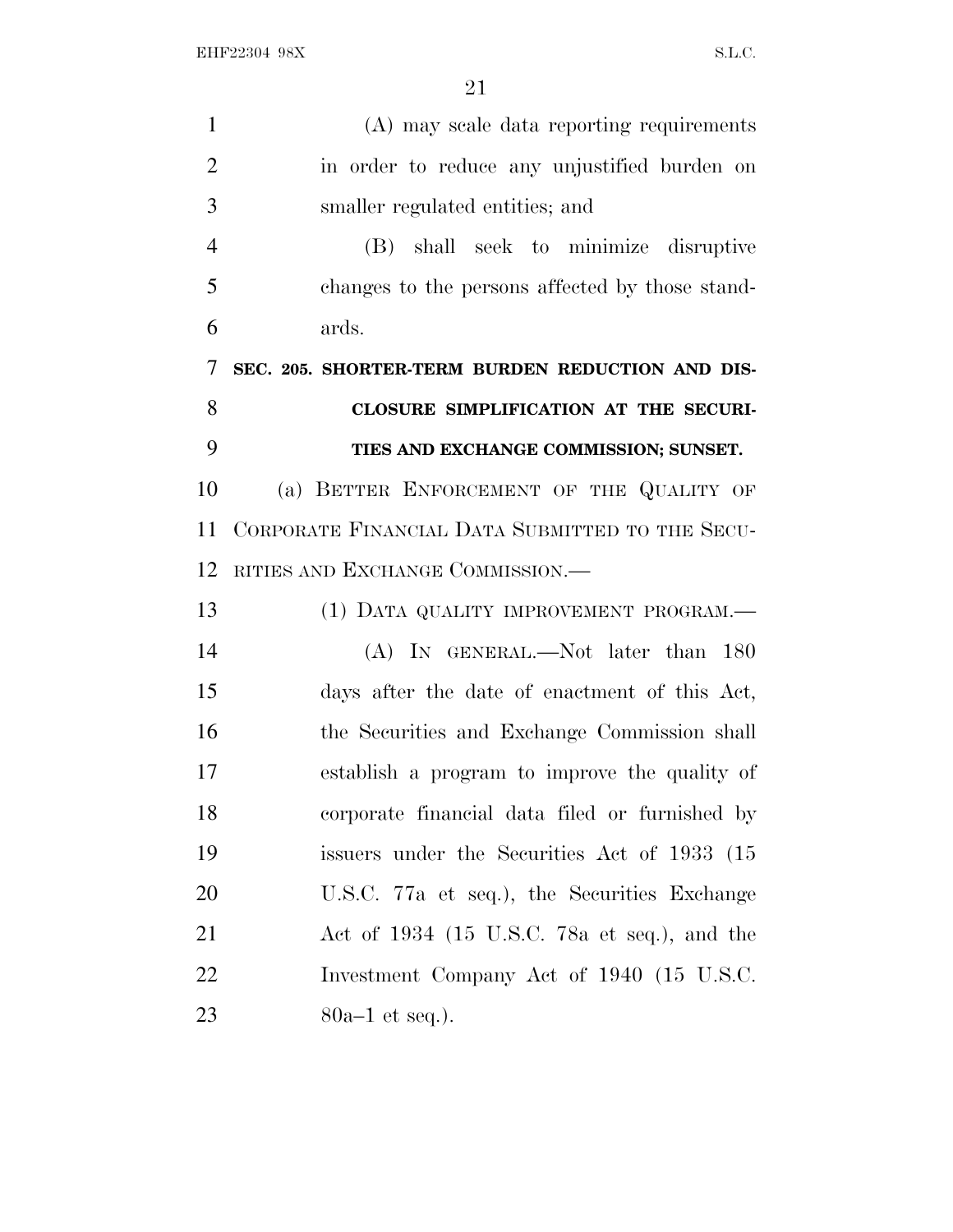| $\mathbf{1}$   | (B) CONTENTS.—The program established                |
|----------------|------------------------------------------------------|
| $\overline{2}$ | under subparagraph $(A)$ shall include the fol-      |
| 3              | lowing:                                              |
| $\overline{4}$ | (i) The designation of an official in                |
| 5              | the Office of the Chairman of the Securi-            |
| 6              | ties and Exchange Commission responsible             |
| 7              | for the improvement of the quality of data           |
| 8              | filed with or furnished to the Commission            |
| 9              | by issuers.                                          |
| 10             | (ii) The issuance by the Division of                 |
| 11             | Corporation Finance of the Securities and            |
| 12             | Exchange Commission of comment letters               |
| 13             | requiring correction of errors in data fil-          |
| 14             | ings and submissions, where necessary.               |
| 15             | $(2)$ GOALS.—In establishing the program re-         |
| 16             | quired under this subsection, the Securities and Ex- |
| 17             | change Commission shall seek to—                     |
| 18             | (A) improve the quality of data filed with           |
| 19             | or furnished to the Commission to a commer-          |
| 20             | cially acceptable level; and                         |
| 21             | (B) make data filed with or furnished to             |
| 22             | the Commission useful to investors.                  |
| 23             | (b) REPORT ON THE USE OF MACHINE-READABLE            |
| 24             | DATA FOR CORPORATE DISCLOSURES.—                     |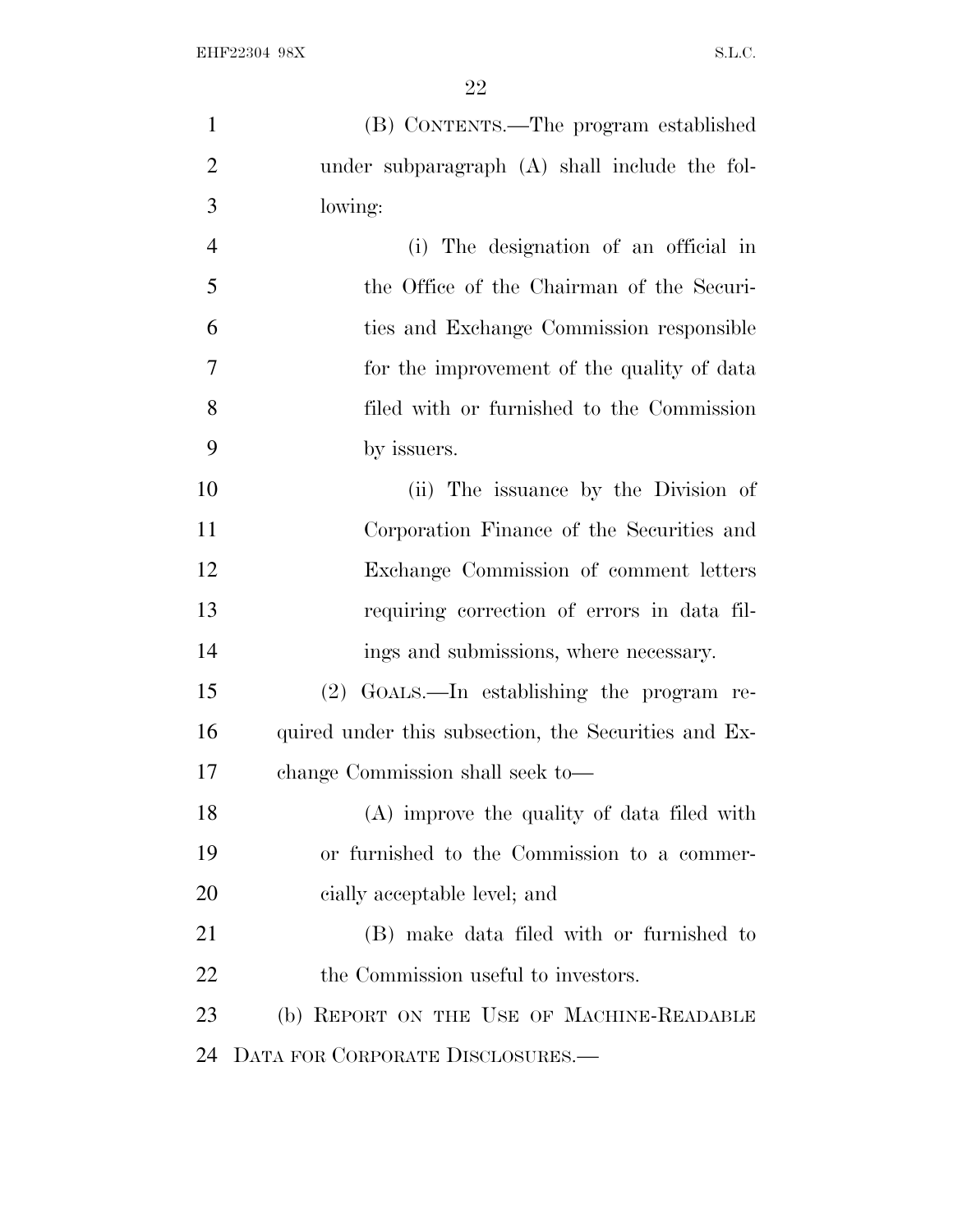| $\mathbf{1}$   | (1) IN GENERAL.—Not later than 180 days              |
|----------------|------------------------------------------------------|
| $\overline{2}$ | after the date of enactment of this Act, and once    |
| 3              | every 180 days thereafter, the Securities and Ex-    |
| $\overline{4}$ | change Commission shall submit to the Committee      |
| 5              | on Banking, Housing, and Urban Affairs of the Sen-   |
| 6              | ate and the Committee on Financial Services of the   |
| 7              | House of Representatives a report regarding the      |
| 8              | public and internal use of machine-readable data for |
| 9              | corporate disclosures.                               |
| 10             | (2) CONTENT.—Each report required under              |
| 11             | paragraph $(1)$ shall include—                       |
| 12             | (A) an identification of which corporate             |
| 13             | disclosures required under section 7 of the Se-      |
| 14             | curities Act of 1933 (15 U.S.C. 77g), section        |
| 15             | 13 of the Securities Exchange Act of 1934 (15        |
| 16             | U.S.C. 78m), and section 14 of the Securities        |
| 17             | Exchange Act of 1934 (15 U.S.C. 78n) are ex-         |
| 18             | pressed as machine-readable data and which are       |
| 19             | not;                                                 |
| 20             | (B) an analysis of the costs and benefits of         |
| 21             | the use of machine-readable data in corporate        |
| 22             | disclosure to investors, markets, the Securities     |
| 23             | and Exchange Commission, and issuers;                |
| 24             | (C) a summary of enforcement actions that            |
| 25             | result from the use or analysis of machine-read-     |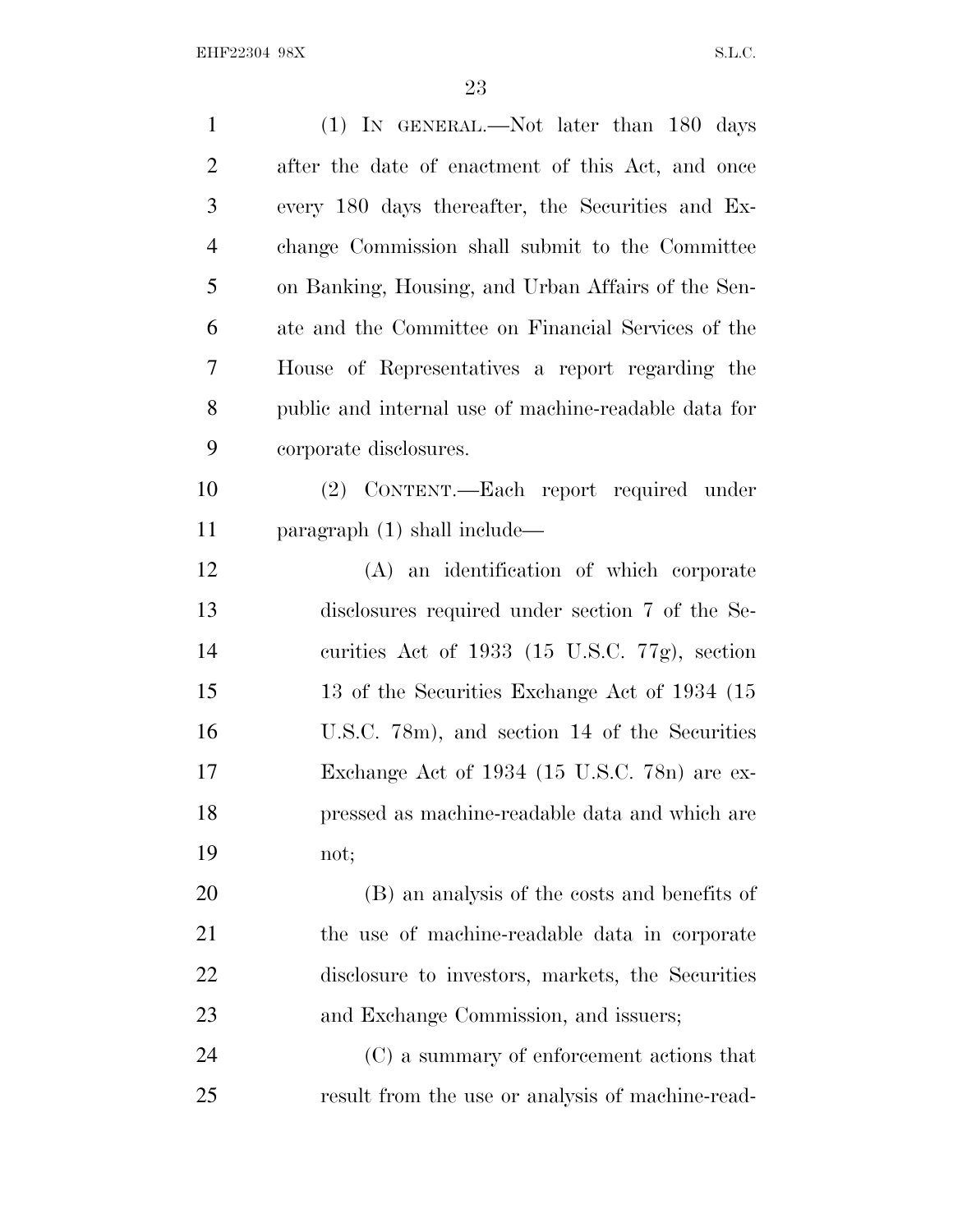| $\mathbf{1}$   | able data collected under the provisions of law               |
|----------------|---------------------------------------------------------------|
| $\overline{2}$ | described in subparagraph $(A)$ ; and                         |
| 3              | (D) an analysis of how the Securities and                     |
| $\overline{4}$ | Exchange Commission uses the machine-read-                    |
| 5              | able data collected by the Commission.                        |
| 6              | (c) SUNSET.—Beginning on the date that is 7 years             |
| 7              | after the date of enactment of this Act, this section shall   |
| 8              | have no force or effect.                                      |
| 9              | SEC. 206. NO NEW DISCLOSURE REQUIREMENTS.                     |
| 10             | Nothing in this title, or the amendments made by this         |
| 11             | title, shall be construed to require the Securities and Ex-   |
| 12             | change Commission, the Municipal Securities Rulemaking        |
| 13             | Board, or any national securities association to collect or   |
| 14             | make publicly available additional information under the      |
| 15             | provisions of law amended by this title (or under any pro-    |
| 16             | vision of law referenced in an amendment made by this         |
|                | 17 title), beyond information that was collected or made pub- |
| 18             | liely available under any such provision, as of the day be-   |
| 19             | fore the date of enactment of this Act.                       |
| 20             | TITLE III—FEDERAL DEPOSIT                                     |
| 21             | <b>INSURANCE CORPORATION</b>                                  |
| 22             | SEC. 301. DATA STANDARDS REQUIREMENTS FOR THE FED-            |
| 23             | ERAL DEPOSIT INSURANCE CORPORATION.                           |
| 24             | The Federal Deposit Insurance Act (12 U.S.C. 1811)            |
| 25             | et seq.) is amended by adding at the end the following:       |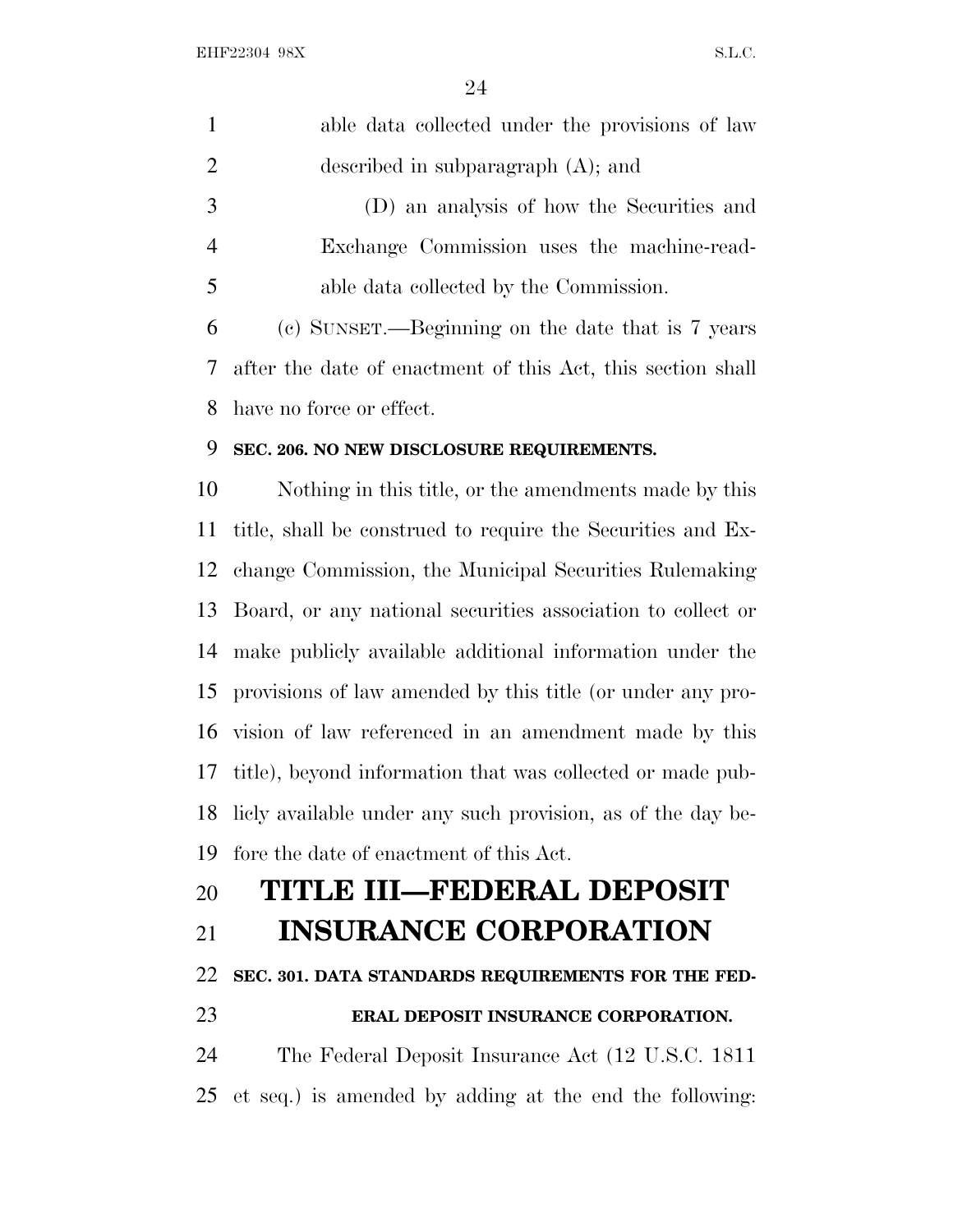## **''SEC. 52. DATA STANDARDS.**

2 "(a) DEFINITION.—In this section, the term 'finan- cial company' has the meaning given the term in section 201(a) of the Dodd-Frank Wall Street Reform and Con-sumer Protection Act (12 U.S.C. 5381(a)).

 ''(b) REQUIREMENT.—The Corporation shall, by rule, adopt data standards for all collections of information with respect to information received by the Corporation from any depository institution or financial company under this Act or under title II of the Dodd-Frank Wall Street Re- form and Consumer Protection Act (12 U.S.C. 5381 et seq.).

 ''(c) CONSISTENCY.—The data standards required under subsection (b) shall incorporate, and ensure compat- ibility with (to the extent feasible), all applicable data standards established in the rules promulgated under sec- tion 124 of the Financial Stability Act of 2010, including, to the extent practicable, by having the characteristics de-19 scribed in clauses (i) through (vi) of subsection  $(c)(1)(B)$ of such section 124.''.

# **SEC. 302. OPEN DATA PUBLICATION BY THE FEDERAL DE-POSIT INSURANCE CORPORATION.**

 The Federal Deposit Insurance Act (12 U.S.C. 1811 et seq.), as amended by section 301, is further amended by adding at the end the following: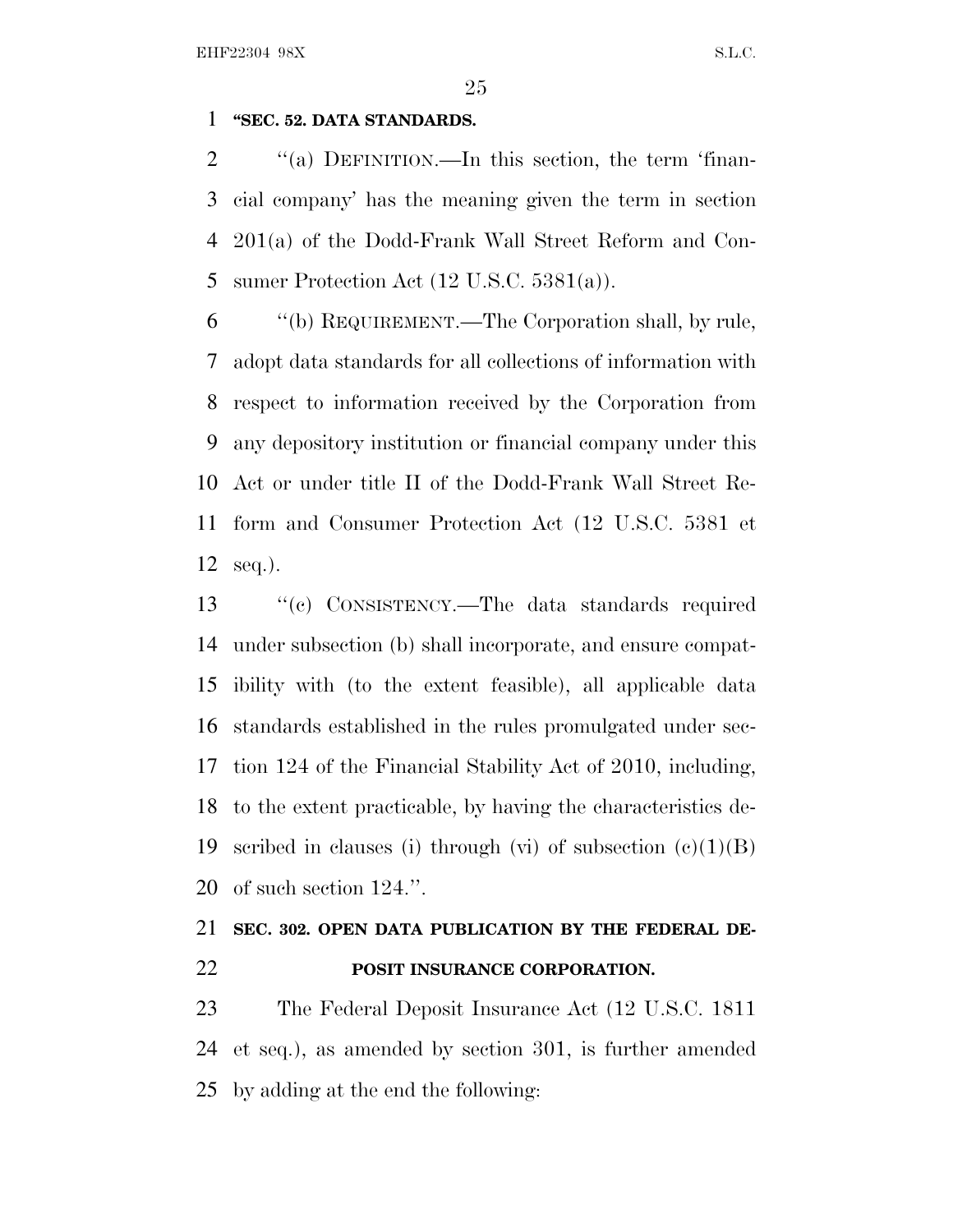# **''SEC. 53. OPEN DATA PUBLICATION.**

 ''All public data assets published by the Corporation under this Act or under the Dodd-Frank Wall Street Re- form and Consumer Protection Act (Public Law 111–203; 124 Stat. 1376) shall be—

 ''(1) made available as an open Government data asset (as defined in section 3502 of title 44, United States Code);

9  $(2)$  freely available for download in bulk;

10  $\frac{10}{2}$  rendered in a human-readable format; and 11 ''(4) accessible via application programming interface where appropriate.''.

# **SEC. 303. RULEMAKING.**

 (a) I<sup>N</sup> GENERAL.—The Federal Deposit Insurance Corporation shall issue rules to carry out the amendments made by this title, which shall take effect not later than 2 years after the date on which final rules are promulgated under section 124(b) of the Financial Stability Act of 19 2010, as added by section  $101(a)$  of this Act.

 (b) SCALING OF REGULATORY REQUIREMENTS; MINIMIZING DISRUPTION.—In issuing the rules required under subsection (a), the Federal Deposit Insurance Cor-poration—

 (1) may scale data reporting requirements in order to reduce any unjustified burden on smaller regulated entities; and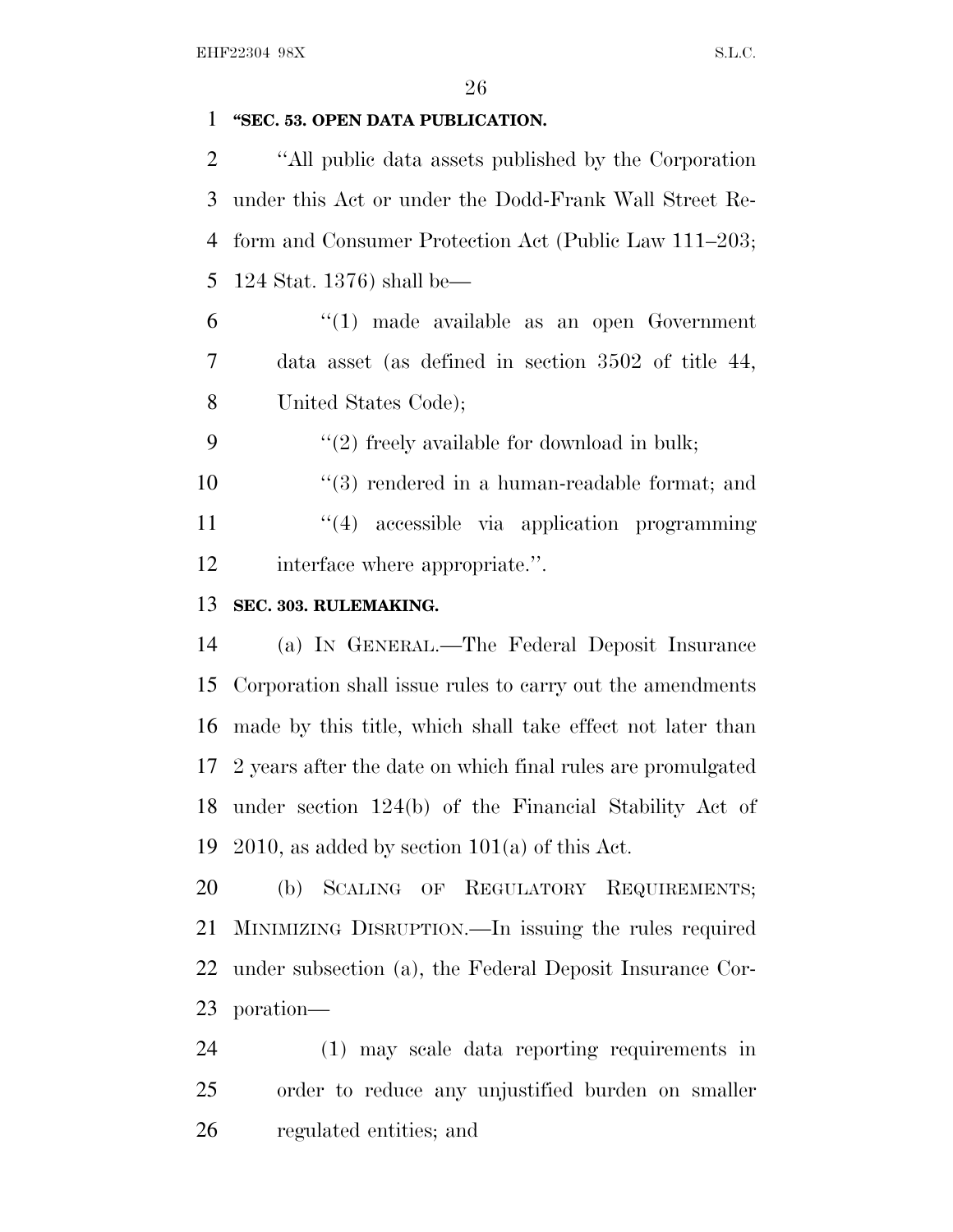(2) shall seek to minimize disruptive changes to 2 the persons affected by those regulations.

### **SEC. 304. NO NEW DISCLOSURE REQUIREMENTS.**

 Nothing in this title, or the amendments made by this title, shall be construed to require the Federal Deposit In- surance Corporation to collect or make publicly available additional information under the Acts amended by this title (or under any provision of law referenced in an amendment made by this title), beyond information that was collected or made publicly available under any such provision, as of the day before the date of enactment of this Act.

# **TITLE IV—OFFICE OF THE COMPTROLLER OF THE CUR-RENCY**

# **SEC. 401. DATA STANDARDS AND OPEN DATA PUBLICATION**

# **REQUIREMENTS FOR THE OFFICE OF THE**

# **COMPTROLLER OF THE CURRENCY.**

 The Revised Statutes of the United States is amend- ed by inserting after section 332 (12 U.S.C. 14) the fol-lowing:

# **''SEC. 333. DATA STANDARDS; OPEN DATA PUBLICATION.**

- 23 "(a) DATA STANDARDS.—
- 24 "(1) REQUIREMENT.—The Comptroller of the Currency shall, by rule, adopt data standards for all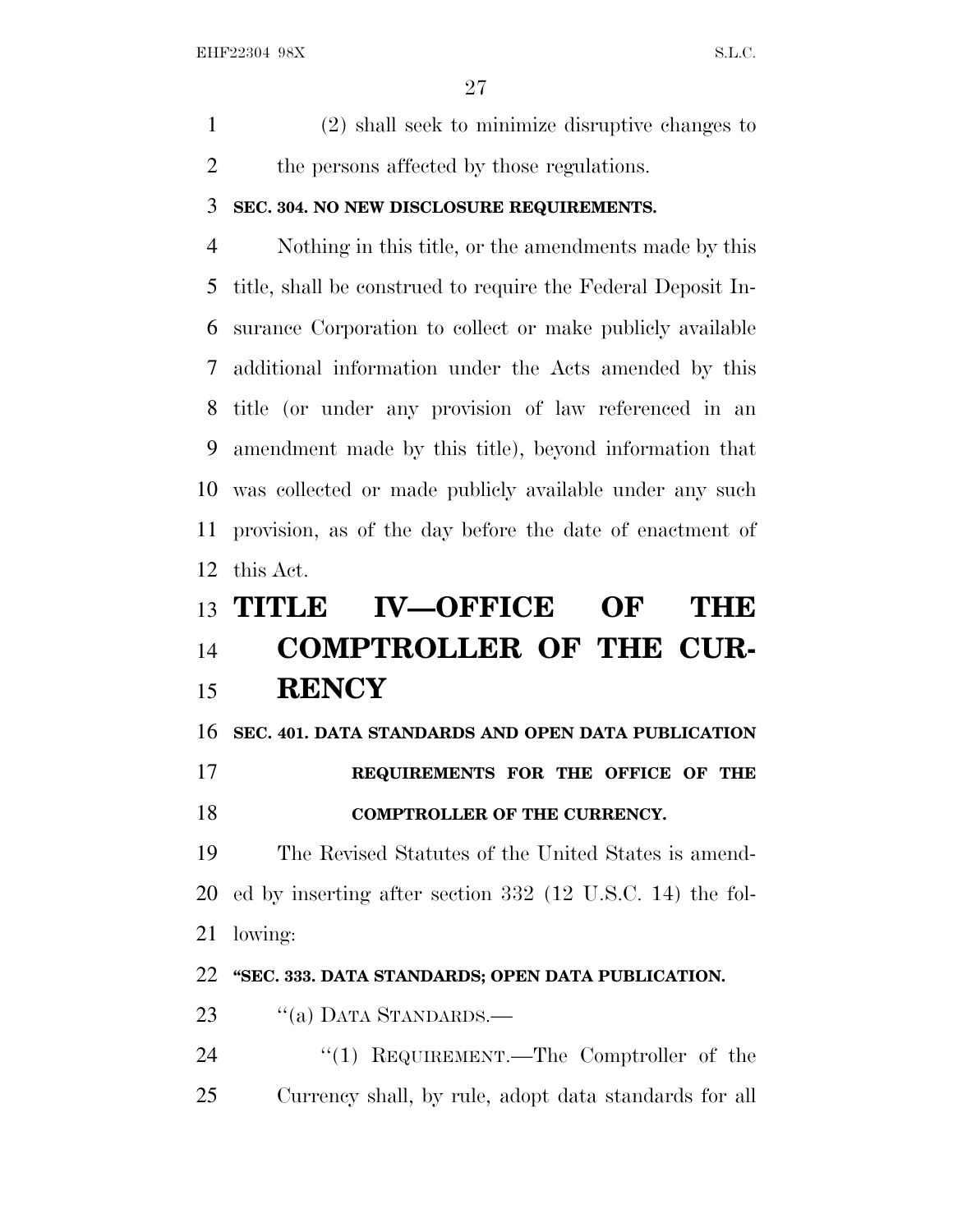collections of information that are regularly filed with or submitted to the Comptroller of the Cur- rency by any entity with respect to which the Office of the Comptroller of the Currency is the appro- priate Federal banking agency (as defined in section 3 of the Federal Deposit Insurance Act (12 U.S.C. 1813)).

8 "(2) CONSISTENCY.—The data standards re- quired under paragraph (1) shall incorporate, and ensure compatibility with (to the extent feasible), all applicable data standards established in the rules promulgated under section 124 of the Financial Sta- bility Act of 2010, including, to the extent prac- ticable, by having the characteristics described in 15 clauses (i) through (vi) of subsection  $(e)(1)(B)$  of such section 124.

 ''(b) OPEN DATA PUBLICATION.—All public data as- sets published by the Comptroller of the Currency under title LXII or the Dodd-Frank Wall Street Reform and Consumer Protection Act (Public Law 111–203; 124 Stat. 1376) shall be—

22  $\frac{1}{2}$  (1) made available as an open Government data asset (as defined in section 3502 of title 44, United States Code);

''(2) freely available for download in bulk;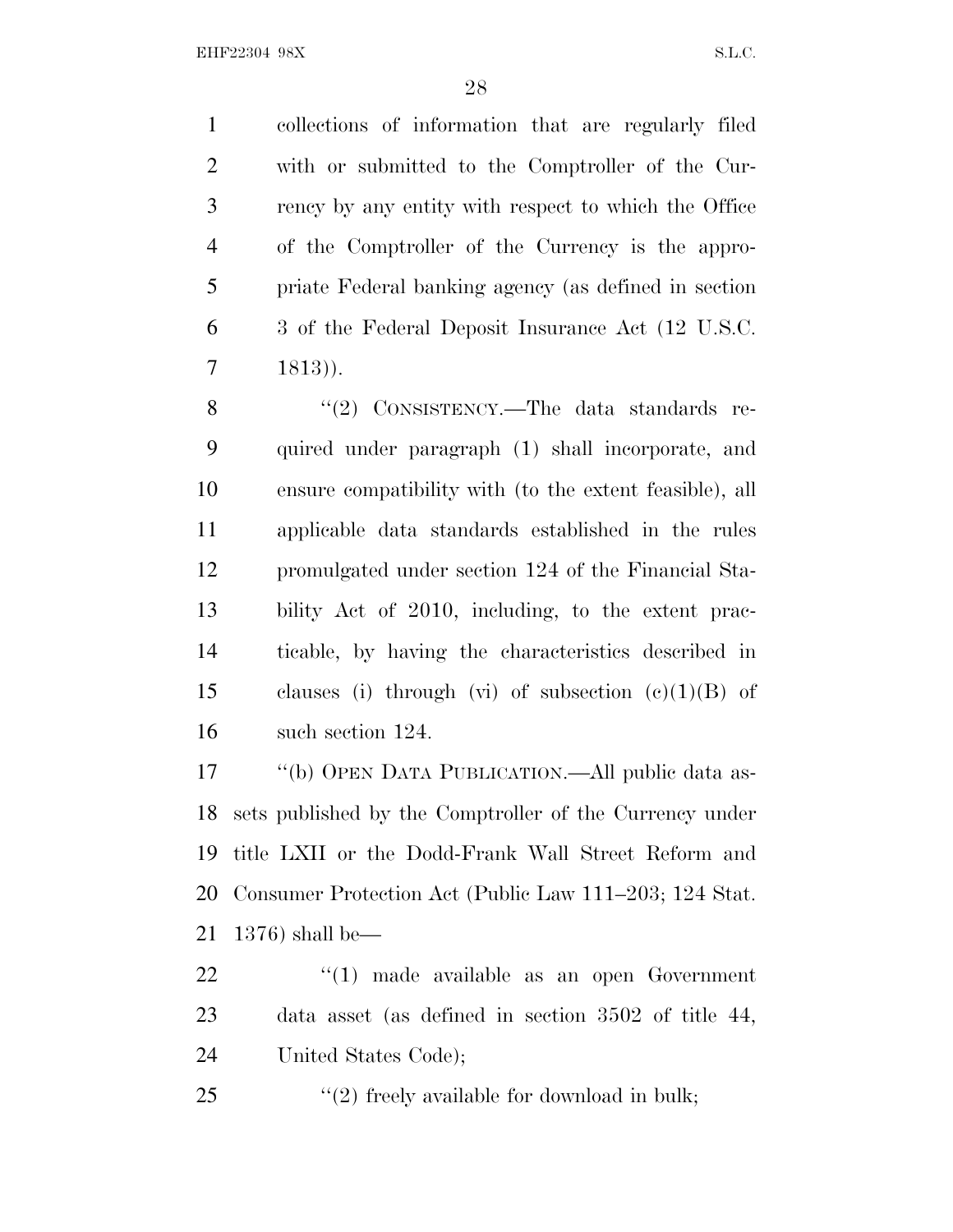1 ''(3) rendered in a human-readable format; and 2 "(4) accessible via application programming interface where appropriate.''.

### **SEC. 402. RULEMAKING.**

 (a) I<sup>N</sup> GENERAL.—The Comptroller of the Currency shall issue rules to carry out the amendments made by section 401, which shall take effect not later than 2 years after the date on which final rules are promulgated under section 124(b) of the Financial Stability Act of 2010, as 10 added by section  $101(a)$  of this Act.

 (b) SCALING OF REGULATORY REQUIREMENTS; MINIMIZING DISRUPTION.—In issuing the rules required under subsection (a), the Comptroller of the Currency—

 (1) may scale data reporting requirements in order to reduce any unjustified burden on smaller regulated entities; and

 (2) shall seek to minimize disruptive changes to the persons affected by those regulations.

### **SEC. 403. NO NEW DISCLOSURE REQUIREMENTS.**

 Nothing in this title, or the amendments made by this title, shall be construed to require the Comptroller of the Currency to collect or make publicly available additional information under the Revised Statutes of the United States (or under any other provision of law referenced in an amendment made by this title), beyond information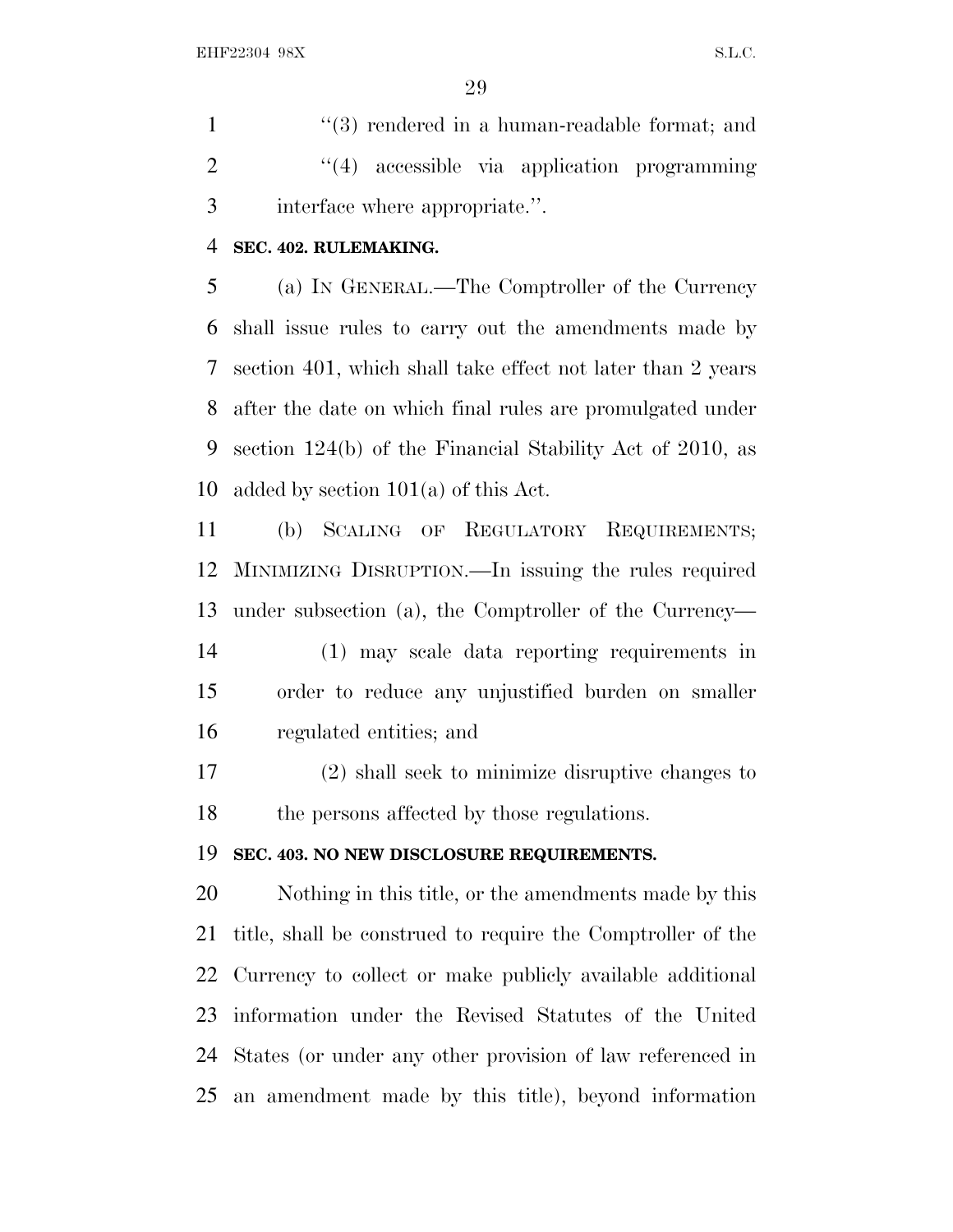that was collected or made publicly available under any such provision of law, as of the day before the date of enactment of this Act.

# **TITLE V—BUREAU OF CON- SUMER FINANCIAL PROTEC-TION**

**SEC. 501. DATA STANDARDS AND OPEN DATA PUBLICATION**

# **REQUIREMENTS FOR THE BUREAU OF CON-SUMER FINANCIAL PROTECTION.**

 (a) I<sup>N</sup> GENERAL.—Subtitle A of the Consumer Fi- nancial Protection Act of 2010 (12 U.S.C. 5491 et seq.) is amended by—

 (1) redesignating section 1018 (12 U.S.C. 5491 note) as section 1020; and

 (2) by inserting after section 1017 (12 U.S.C. 5497) the following:

# **''SEC. 1018. DATA STANDARDS.**

18 "(a) REQUIREMENT.—The Bureau shall, by rule, adopt data standards for all collections of information that are regularly filed with or submitted to the Bureau.

 ''(b) CONSISTENCY.—The data standards required under subsection (a) shall incorporate, and ensure compat- ibility with (to the extent feasible), all applicable data standards established in the rules promulgated under sec-tion 124 of the Financial Stability Act of 2010, including,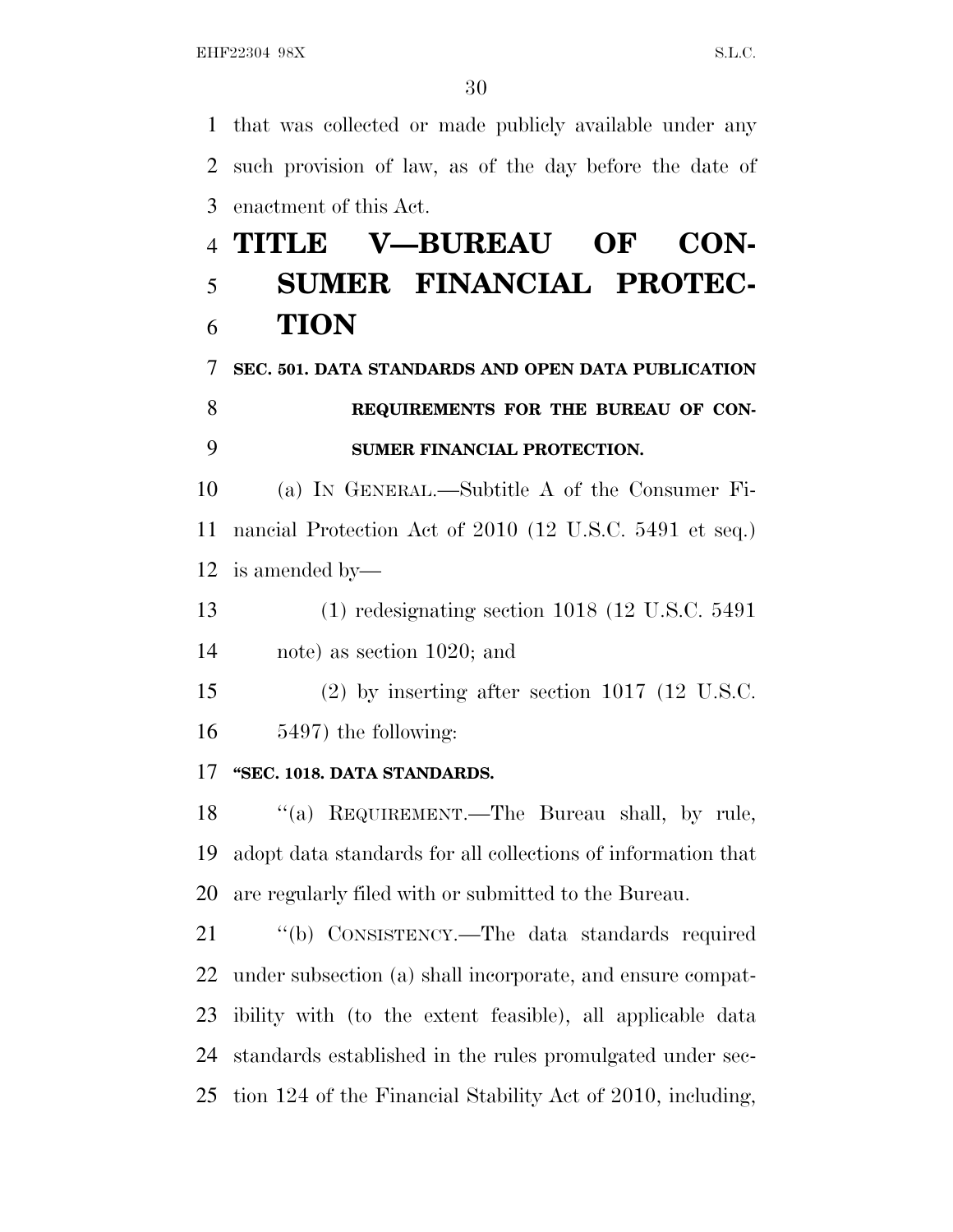to the extent practicable, by having the characteristics de-2 scribed in clauses (i) through (vi) of subsection  $(c)(1)(B)$  of such section 124. **''SEC. 1019. OPEN DATA PUBLICATION.** ''All public data assets published by the Bureau shall be— ''(1) made available as an open Government data asset (as defined in section 3502 of title 44, United States Code);  $\frac{1}{2}$  freely available for download in bulk; 11 ''(3) rendered in a human-readable format; and ''(4) accessible via application programming interface where appropriate.''. (b) CLERICAL AMENDMENT.—The table of contents under section 1(b) of the Dodd-Frank Wall Street Reform and Consumer Protection Act is amended by striking the item relating to section 1018 and inserting the following: ''Sec. 1018. Data standards. ''Sec. 1019. Open data publication. ''Sec. 1020. Effective date.''. **SEC. 502. RULEMAKING.** (a) I<sup>N</sup> GENERAL.—The Director of the Bureau of Consumer Financial Protection shall issue rules to carry out the amendments made by section 501, which shall take

effect not later than 2 years after the date on which final

rules are promulgated under section 124(b) of the Finan-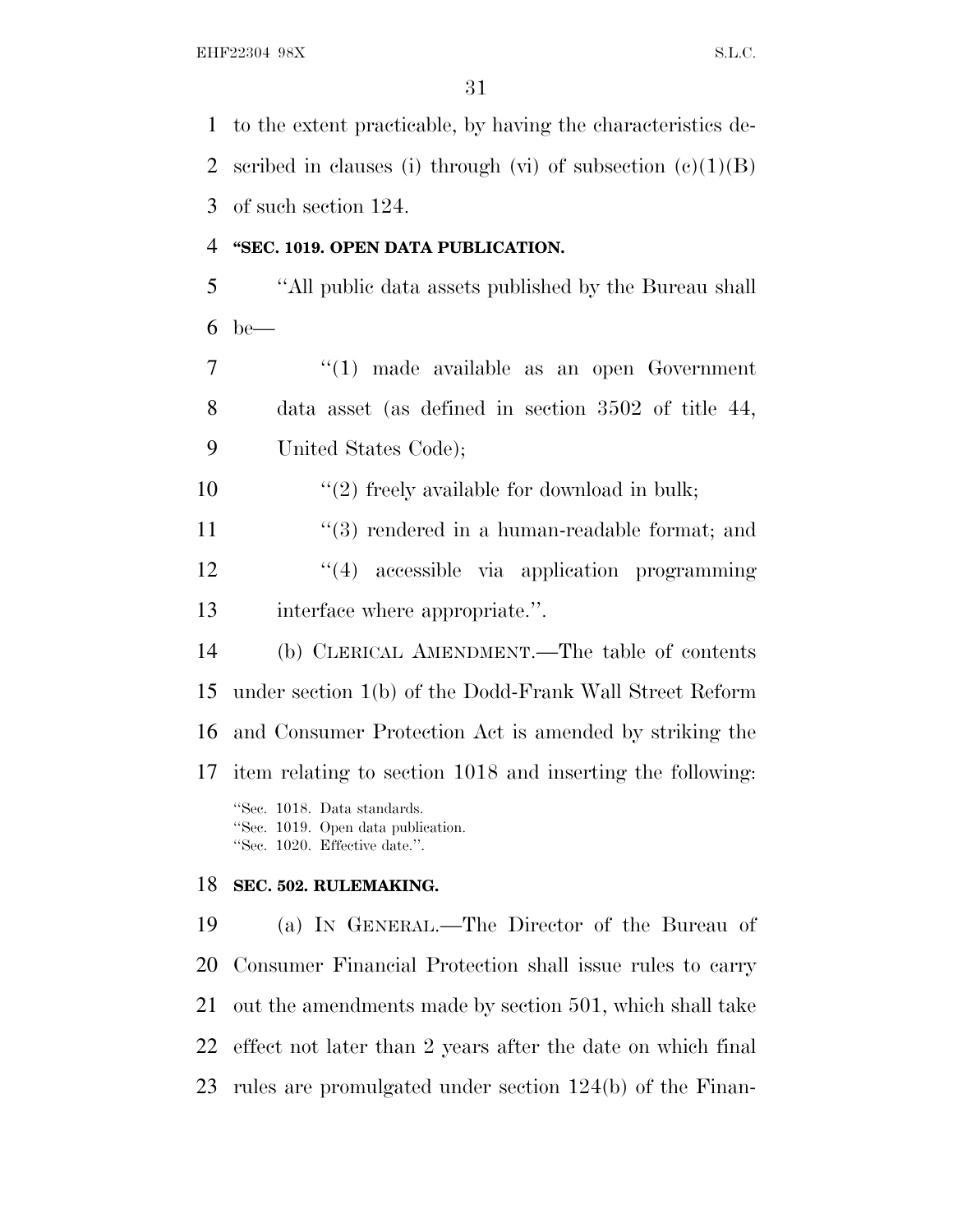cial Stability Act of 2010, as added by section 101(a) of this Act.

 (b) SCALING OF REGULATORY REQUIREMENTS; MINIMIZING DISRUPTION.—In issuing the rules required under subsection (a), the Director of the Bureau of Con-sumer Financial Protection—

 (1) may scale data reporting requirements in order to reduce any unjustified burden on smaller regulated entities; and

 (2) shall seek to minimize disruptive changes to the persons affected by those regulations.

### **SEC. 503. NO NEW DISCLOSURE REQUIREMENTS.**

 Nothing in this title, or the amendments made by this title, shall be construed to require the Bureau of Con- sumer Financial Protection to collect or make publicly available additional information under the Consumer Fi- nancial Protection Act of 2010 (12 U.S.C. 5481 et seq.), beyond information that was collected or made publicly available under that Act, as of the day before the date of enactment of this Act.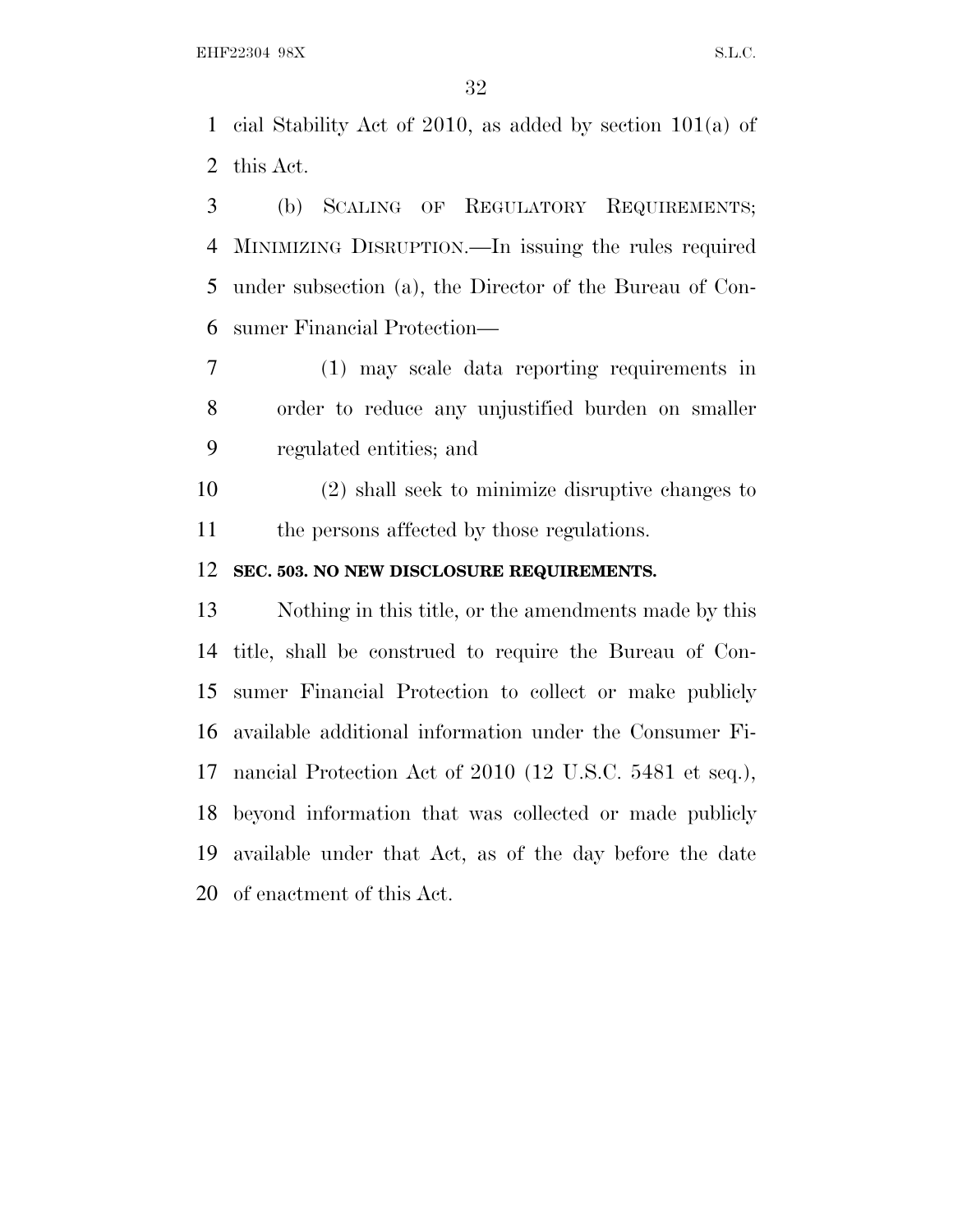# **TITLE VI—FEDERAL RESERVE SYSTEM**

 **SEC. 601. DATA STANDARDS REQUIREMENTS FOR THE BOARD OF GOVERNORS OF THE FEDERAL RE-SERVE SYSTEM.**

 (a) DATA STANDARDS FOR INFORMATION FILED OR SUBMITTED BY NONBANK FINANCIAL COMPANIES.—Sec- tion 161(a) of the Financial Stability Act of 2010 (12 U.S.C. 5361(a)) is amended by adding at the end the fol-lowing:

11 <sup>''</sup>(4) DATA STANDARDS FOR REPORTS UNDER 12 THIS SUBSECTION.—

13 "(A) In GENERAL.—The Board of Gov- ernors shall adopt data standards for all infor- mation that, through a collection of informa- tion, is regularly filed with or submitted to the Board of Governors under this subsection by any nonbank financial company supervised by the Board of Governors or any subsidiary there-of.

21 "'(B) CONSISTENCY.—The data standards required under subparagraph (A) shall incor- porate, and ensure compatibility with (to the extent feasible), all applicable data standards established in the rules promulgated under sec-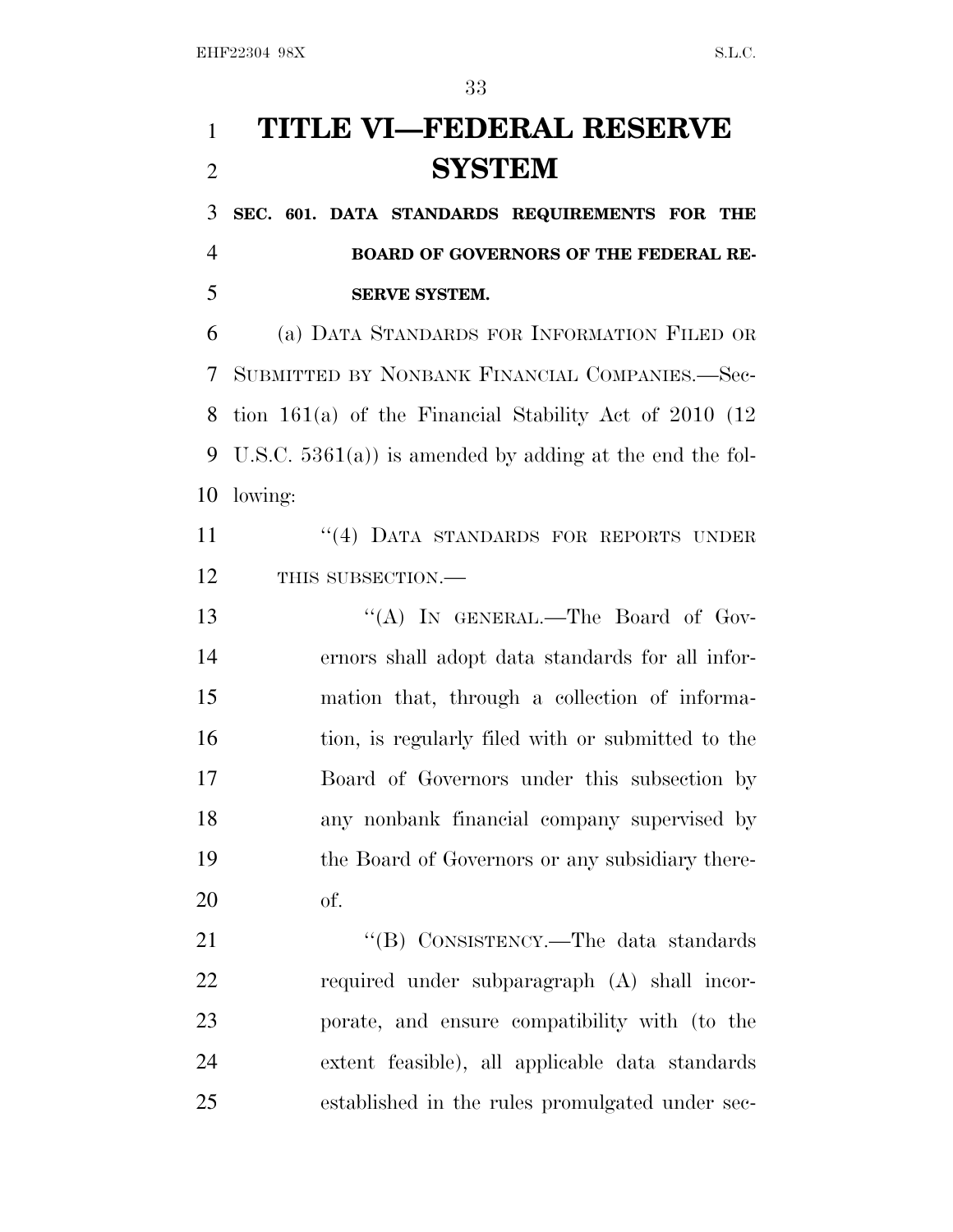1 tion 124, including, to the extent practicable, by having the characteristics described in clauses 3 (i) through (vi) of subsection  $(e)(1)(B)$  of sec-tion 124.''.

 (b) DATA STANDARDS FOR INFORMATION FILED OR SUBMITTED BY SAVINGS AND LOAN HOLDING COMPA- NIES.—Section 10 of the Home Owners' Loan Act (12 U.S.C. 1467a) is amended by adding at the end the fol-lowing:

10 "(u) DATA STANDARDS.—

11 ''(1) REQUIREMENT.—The Board shall adopt data standards for all information that, through a collection of information, is regularly filed with or submitted to the Board by any savings and loan holding company, or subsidiary of a savings and loan holding company, other than a depository institu-tion, under this section.

18 "(2) CONSISTENCY.—The data standards re- quired under paragraph (1) shall incorporate, and ensure compatibility with (to the extent feasible), all applicable data standards established in the rules promulgated under section 124 of the Financial Sta- bility Act of 2010, including, to the extent prac-ticable, by having the characteristics described in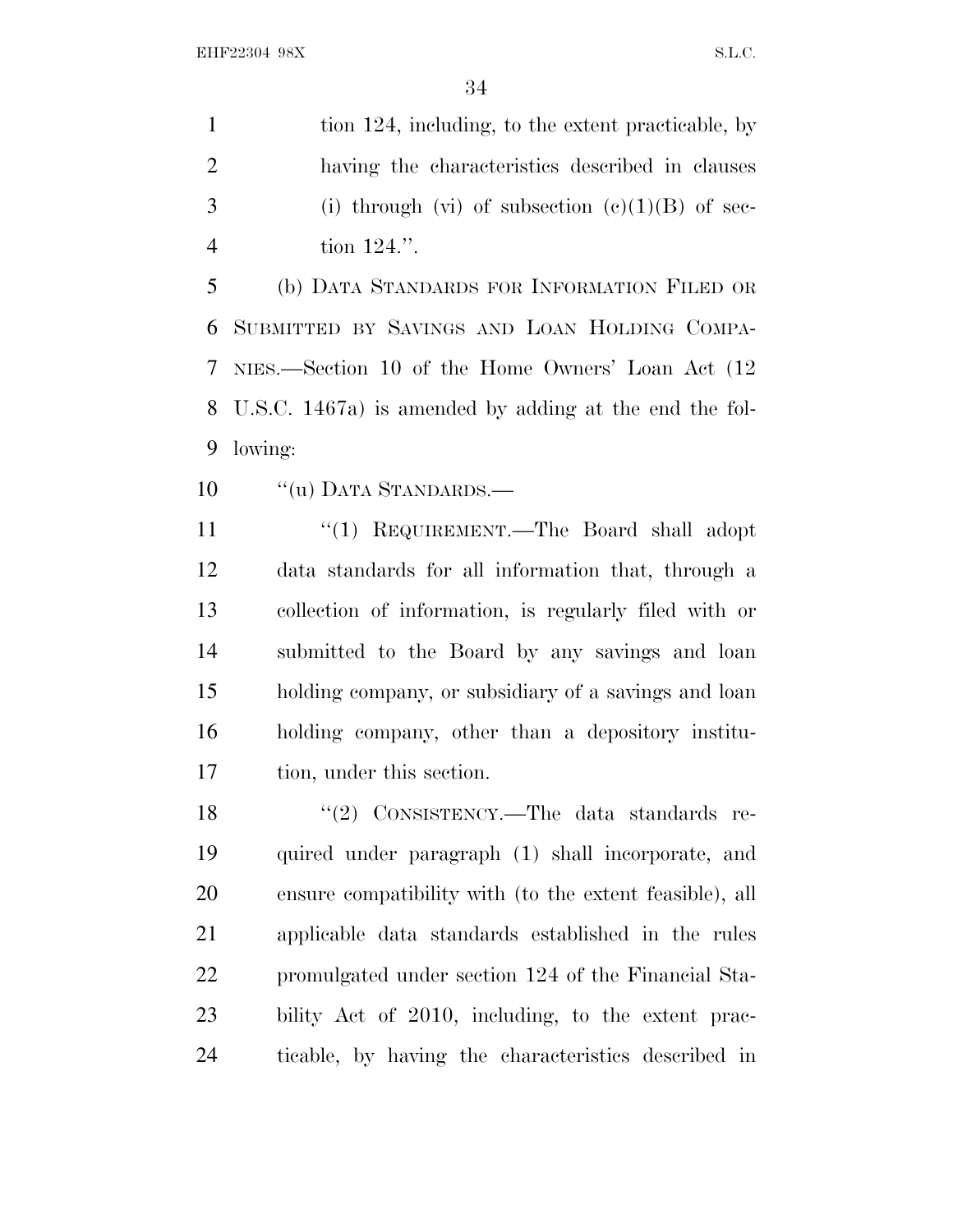1 clauses (i) through (vi) of subsection  $(c)(1)(B)$  of such section 124.''.

 (c) DATA STANDARDS FOR INFORMATION FILED OR SUBMITTED BY BANK HOLDING COMPANIES.—Section 5 of the Bank Holding Company Act of 1956 (12 U.S.C. 1844) is amended by adding at the end the following:

''(h) DATA STANDARDS.—

 ''(1) REQUIREMENT.—The Board shall adopt data standards for all information that, through a collection of information, is regularly filed with or submitted to the Board by any bank holding com-pany in a report under subsection (c).

13 "(2) CONSISTENCY.—The data standards re- quired under paragraph (1) shall incorporate, and ensure compatibility with (to the extent feasible), all applicable data standards established in the rules promulgated under section 124 of the Financial Sta- bility Act of 2010, including, to the extent prac- ticable, by having the characteristics described in 20 clauses (i) through (vi) of subsection  $(c)(1)(B)$  of 21 such section 124.".

 (d) DATA STANDARDS FOR INFORMATION SUB- MITTED BY FINANCIAL MARKET UTILITIES OR INSTITU- TIONS UNDER THE PAYMENT, CLEARING, AND SETTLE-MENT SUPERVISION ACT OF 2010.—Section 809 of the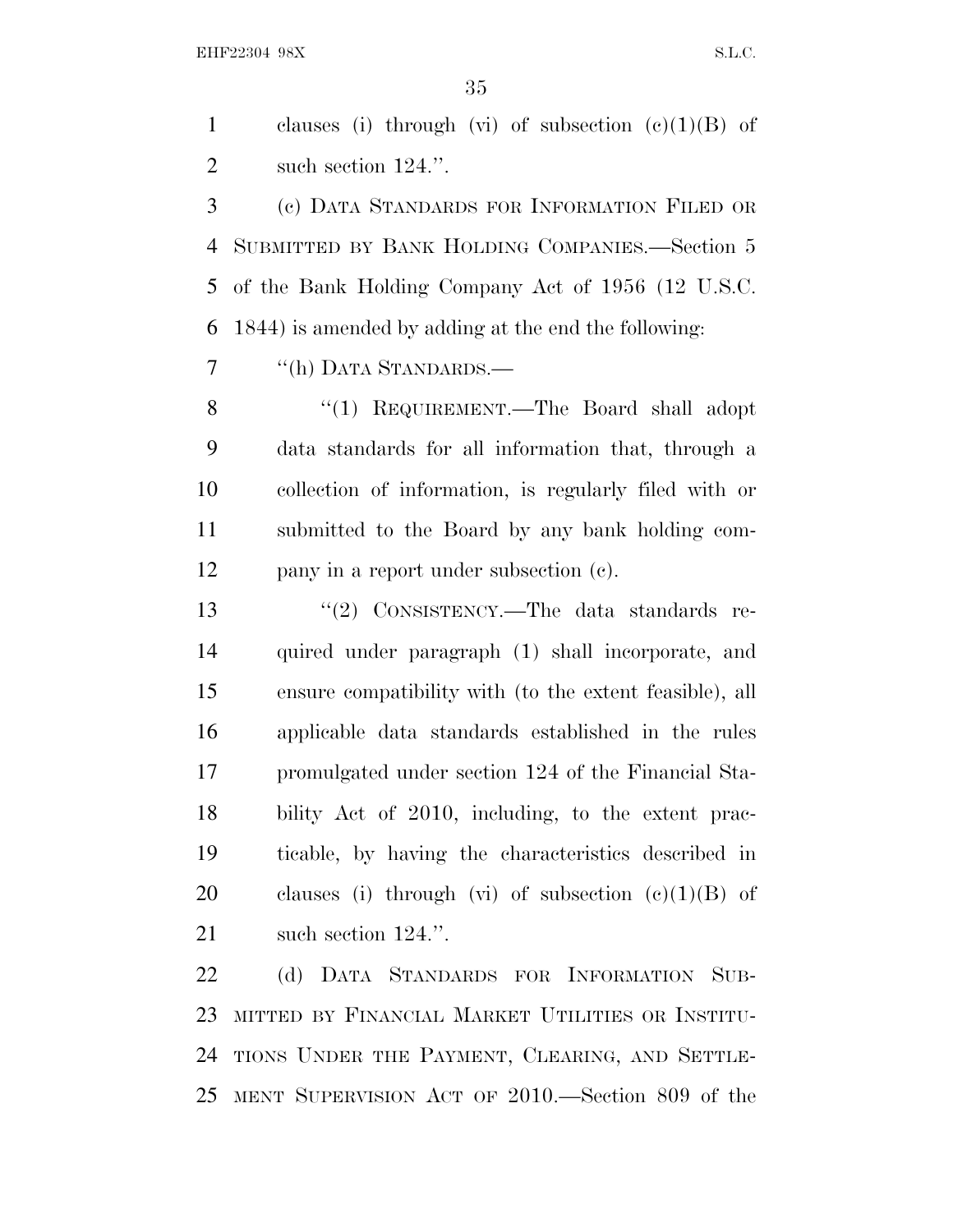Payment, Clearing, and Settlement Supervision Act of 2010 (12 U.S.C. 5468) is amended by adding at the end the following:

''(h) DATA STANDARDS.—

 ''(1) REQUIREMENT.—The Board of Governors shall adopt data standards for all information that, through a collection of information, is regularly filed with or submitted to the Board or the Council by any financial market utility or financial institution under subsection (a) or (b).

11 "(2) CONSISTENCY.—The data standards re- quired under paragraph (1) shall incorporate, and ensure compatibility with (to the extent feasible), all applicable data standards established in the rules promulgated under section 124 of the Financial Sta- bility Act of 2010, including, to the extent prac- ticable, by having the characteristics described in 18 clauses (i) through (vi) of subsection  $(c)(1)(B)$  of such section 124.''.

 **SEC. 602. OPEN DATA PUBLICATION BY THE BOARD OF GOVERNORS OF THE FEDERAL RESERVE SYS-TEM.**

 The Federal Reserve Act (12 U.S.C. 226 et seq.) is amended by adding at the end the following: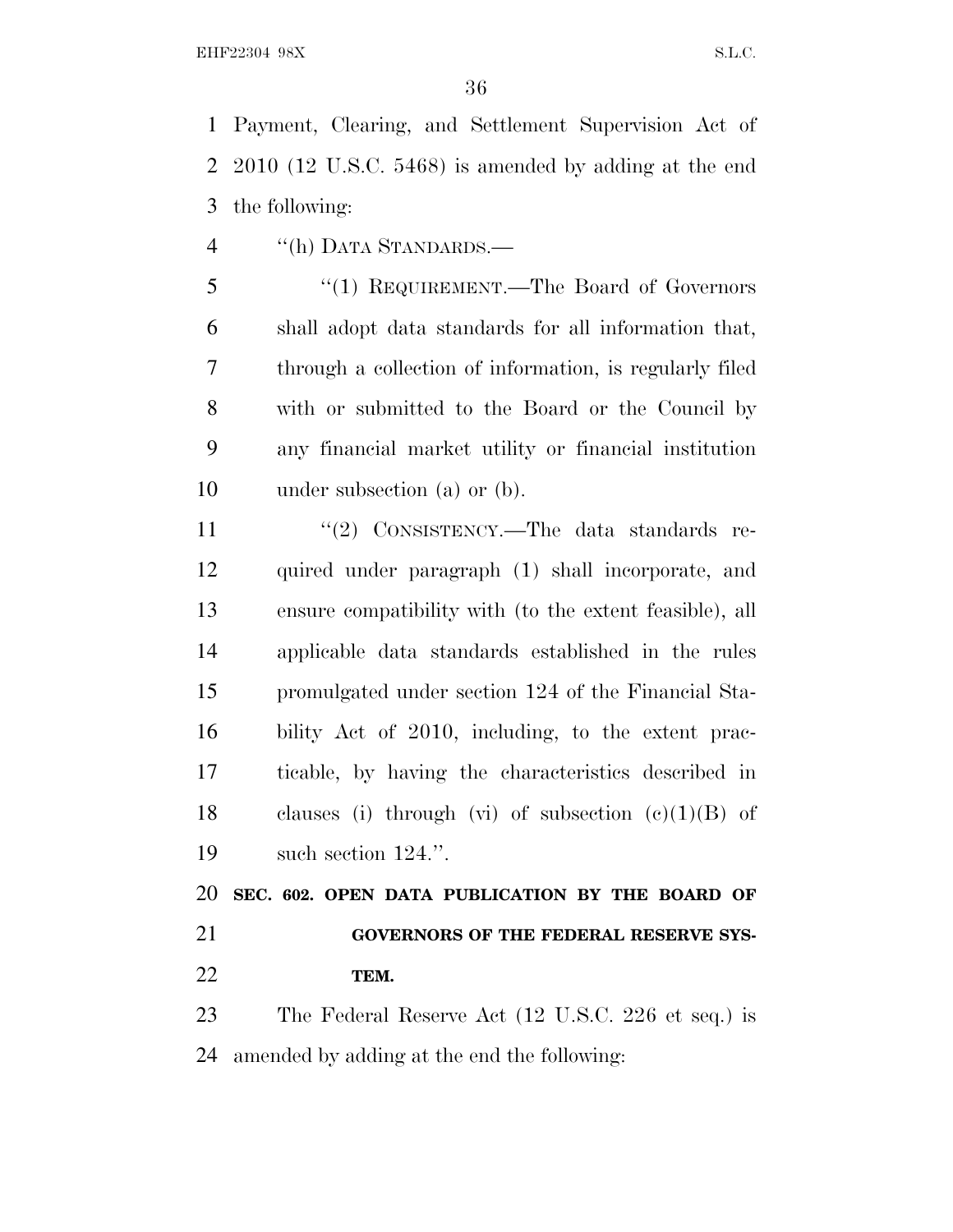# **''SEC. 32. OPEN DATA PUBLICATION BY THE BOARD OF GOVERNORS.**

 ''All public data assets published by the Board of Governors under this Act, the Bank Holding Company Act of 1956 (12 U.S.C. 1841 et seq.), the Financial Stability Act of 2010 (12 U.S.C. 5311 et seq.), the Home Owners' Loan Act (12 U.S.C. 1461 et seq.), the Payment, Clear- ing, and Settlement Supervision Act of 2010 (12 U.S.C. 5461 et seq.), or the Enhancing Financial Institution Safety and Soundness Act of 2010 (title III of Public Law 111–203) (or any provision of law amended by that Act) shall be—

 ''(1) made available as an open Government data asset (as defined in section 3502 of title 44, United States Code);

16  $\frac{16}{2}$  freely available for download in bulk;

17 ''(3) rendered in a human-readable format; and 18 ''(4) accessible via application programming interface where appropriate.''.

### **SEC. 603. RULEMAKING.**

 (a) I<sup>N</sup> GENERAL.—The Board of Governors of the Federal Reserve System shall issue rules to carry out the amendments made by this title, which shall take effect not later than 2 years after the date on which final rules are promulgated under section 124(b) of the Financial Sta-26 bility Act of 2010, as added by section  $101(a)$  of this Act.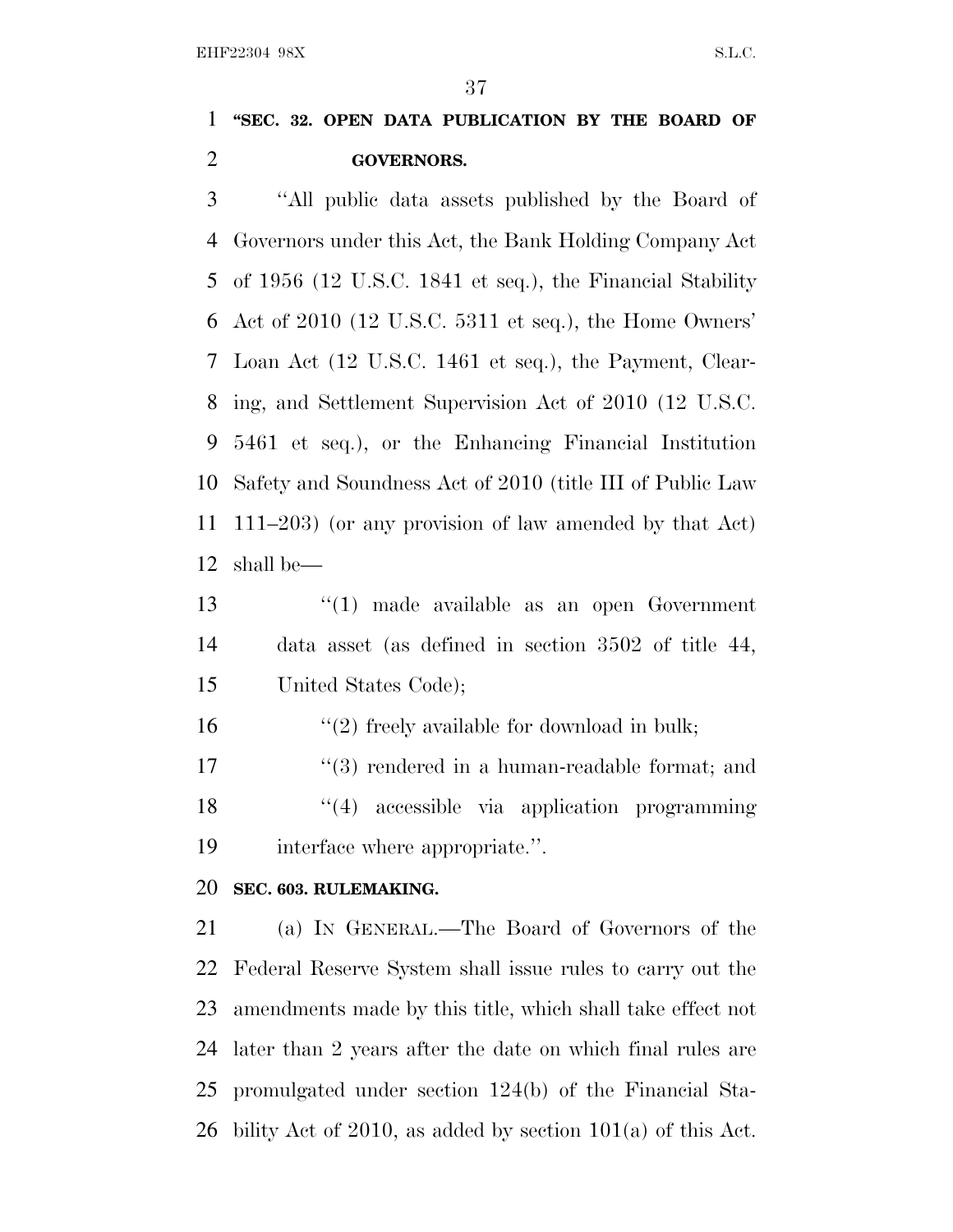(b) SCALING OF REGULATORY REQUIREMENTS; MINIMIZING DISRUPTION.—In issuing the rules required under subsection (a), the Board of Governors of the Fed-eral Reserve System—

 (1) may scale data reporting requirements in order to reduce any unjustified burden on smaller regulated entities; and

 (2) shall seek to minimize disruptive changes to the persons affected by those regulations.

### **SEC. 604. NO NEW DISCLOSURE REQUIREMENTS.**

 Nothing in this title, or the amendments made by this title, shall be construed to require the Board of Governors of the Federal Reserve System to collect or make publicly available additional information under any Act amended by this title, any Act referenced in an amendment made by this title, or any Act amended by an Act referenced in an amendment made by this title, beyond information that was collected or made publicly available under any such provision of law, as of the day before the date of enactment of this Act.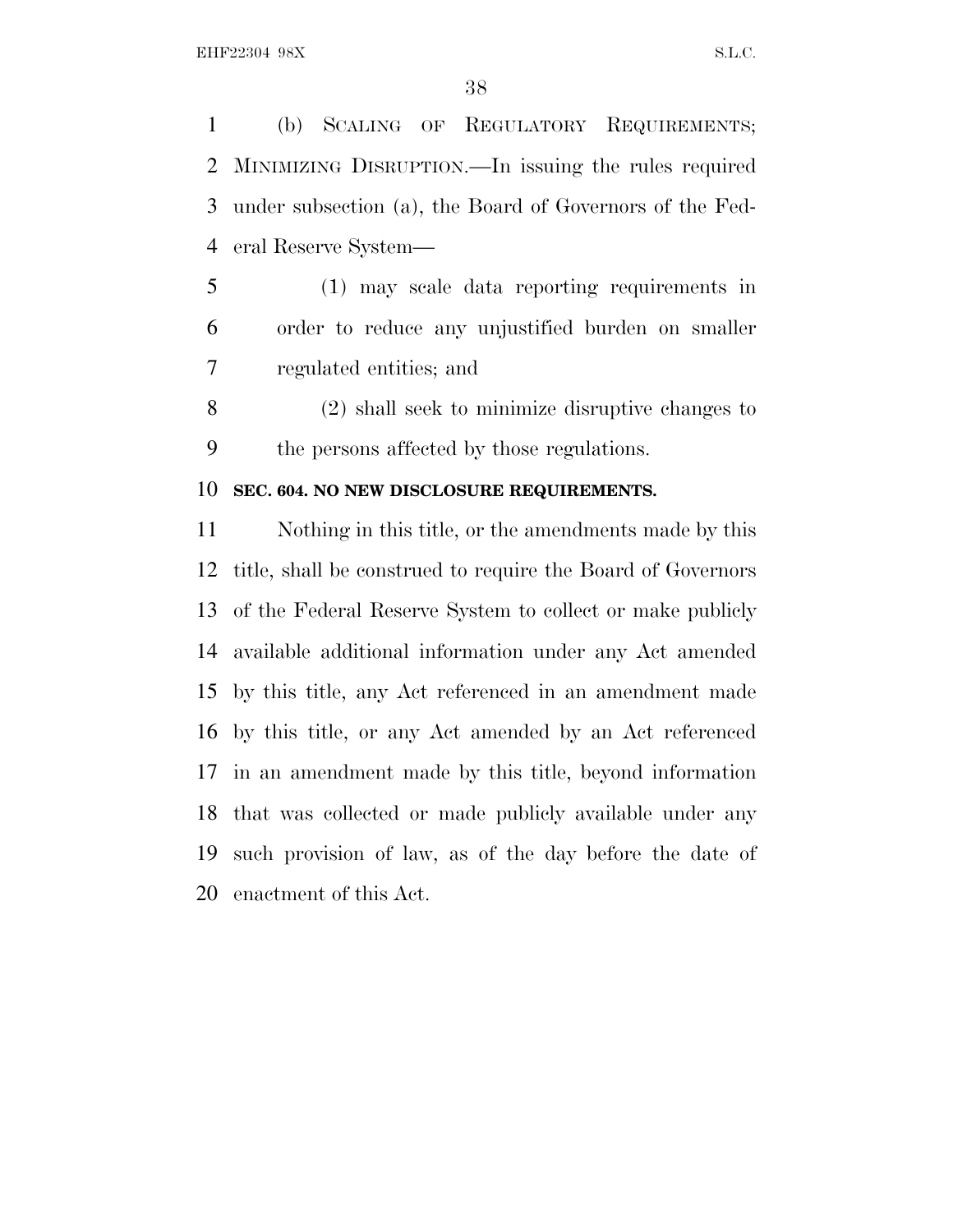# **TITLE VII—NATIONAL CREDIT UNION ADMINISTRATION**

## **SEC. 701. DATA STANDARDS.**

 Title I of the Federal Credit Union Act (12 U.S.C. 1752 et seq.) is amended by adding at the end the fol-lowing:

## **''SEC. 132. DATA STANDARDS.**

8 "(a) REQUIREMENT.—The Board shall, by rule, adopt data standards for all collections of information and reports regularly filed with or submitted to the Adminis-tration under this Act.

 ''(b) CONSISTENCY.—The data standards required under subsection (a) shall incorporate, and ensure compat- ibility with (to the extent feasible), all applicable data standards established in the rules promulgated under sec- tion 124 of the Financial Stability Act of 2010, including, to the extent practicable, by having the characteristics de-18 scribed in clauses (i) through (vi) of subsection  $(c)(1)(B)$ of such section 124.''.

# **SEC. 702. OPEN DATA PUBLICATION BY THE NATIONAL CREDIT UNION ADMINISTRATION.**

 Title I of the Federal Credit Union Act (12 U.S.C. 1752 et seq.), as amended by section 801, is further amended by adding at the end the following: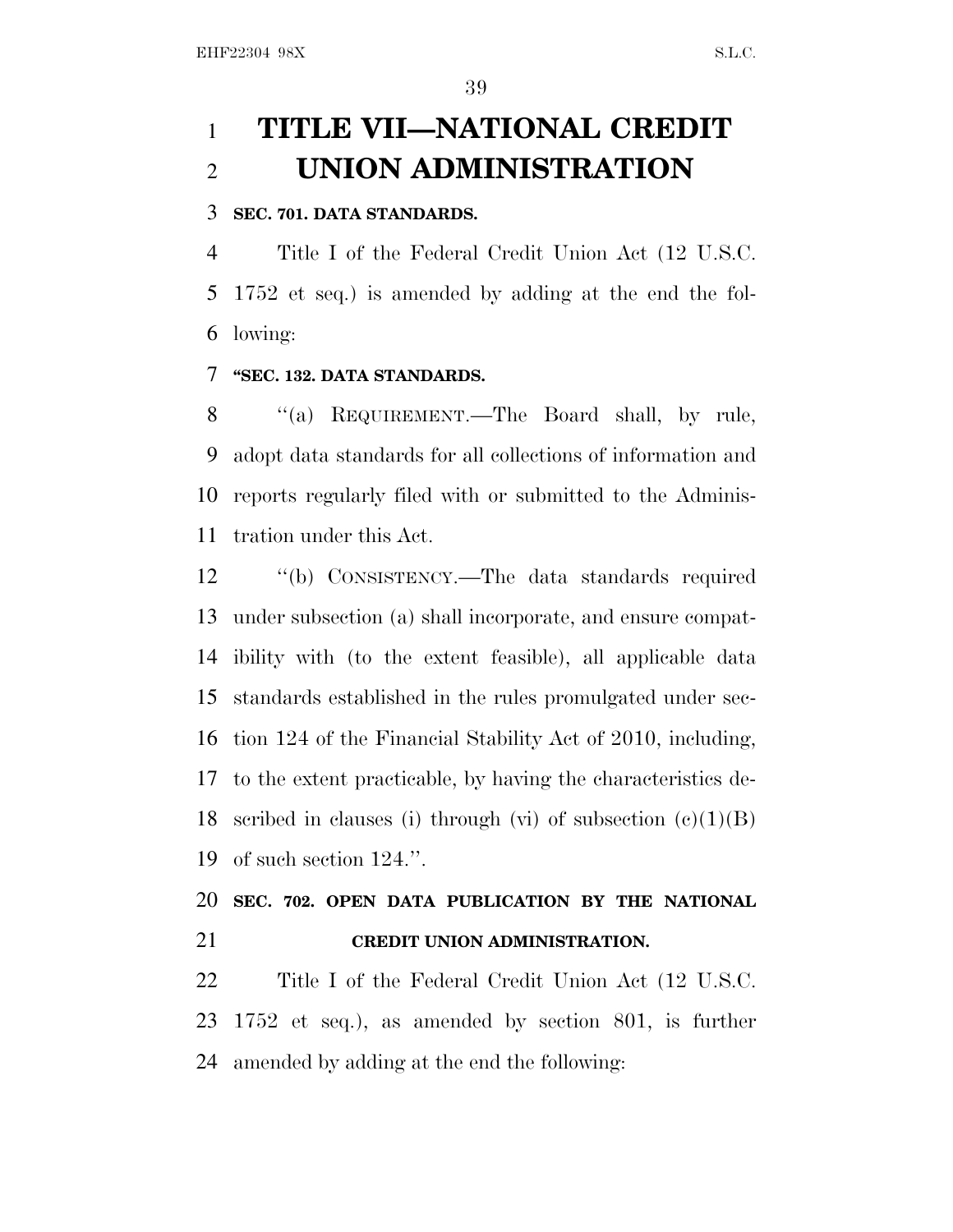# **''SEC. 133. OPEN DATA PUBLICATION.**

 ''All public data assets published by the Administra-tion under this title shall be—

- ''(1) made available as an open Government data asset (as defined in section 3502 of title 44, United States Code);
- $\frac{1}{2}$  ''(2) freely available for download in bulk;
- 8 "(3) rendered in a human-readable format; and ''(4) accessible via application programming 10 interface where appropriate.".

## **SEC. 703. RULEMAKING.**

 (a) I<sup>N</sup> GENERAL.—The National Credit Union Ad- ministration Board shall issue rules to carry out the amendments made by this title, which shall take effect not later than 2 years after the date on which final rules are promulgated under section 124(b) of the Financial Sta- bility Act of 2010, as added by section 101(a) of this Act. (b) SCALING OF REGULATORY REQUIREMENTS; MINIMIZING DISRUPTION.—In issuing the rules required under subsection (a), the National Credit Union Adminis-tration Board—

- (1) may scale data reporting requirements in order to reduce any unjustified burden on smaller regulated entities; and
- (2) shall seek to minimize disruptive changes to 26 the persons affected by those regulations.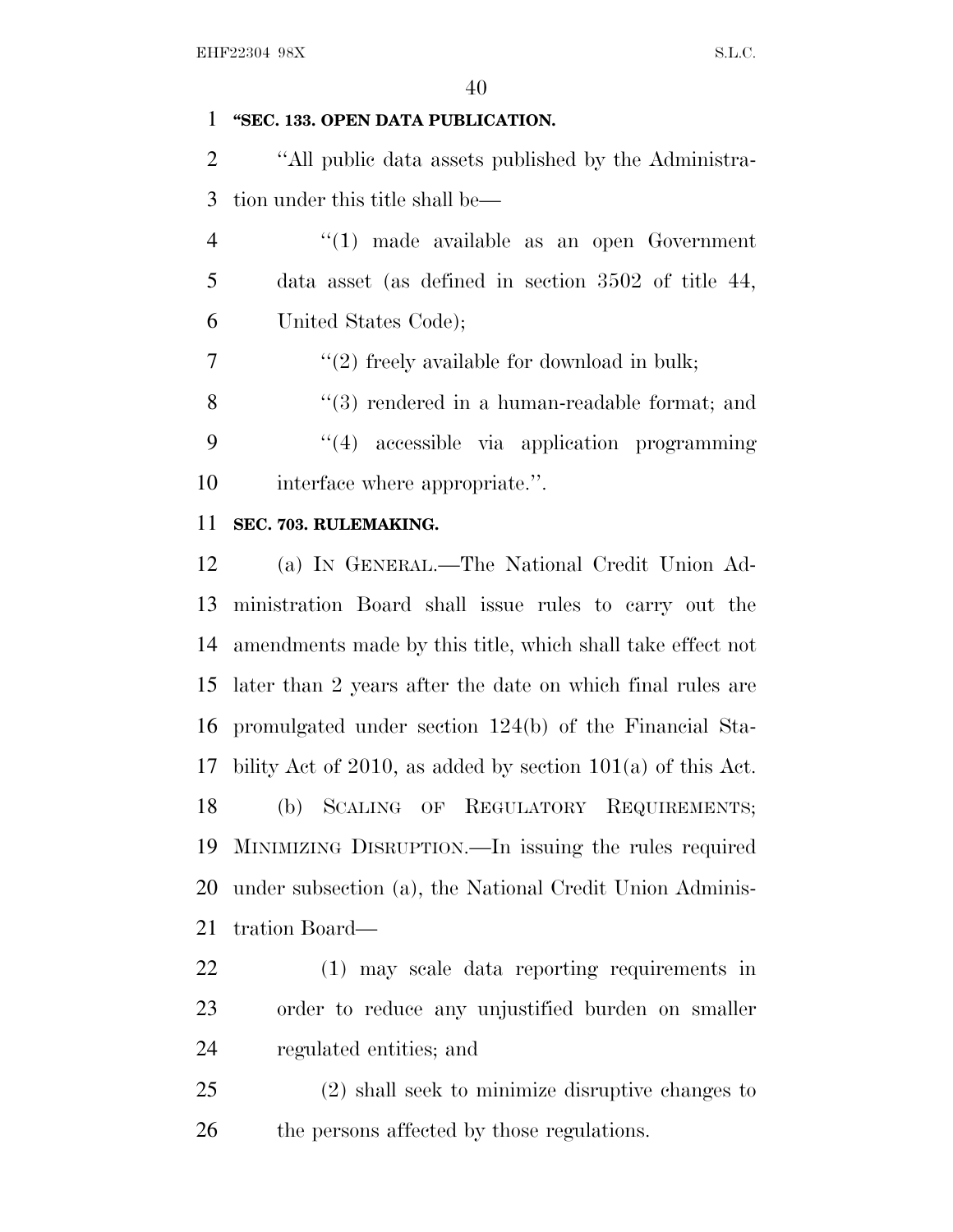## **SEC. 704. NO NEW DISCLOSURE REQUIREMENTS.**

 Nothing in this title, or the amendments made by this title, shall be construed to require the National Credit Union Administration Board to collect or make publicly available additional information under the Federal Credit Union Act (12 U.S.C. 1751 et seq.), beyond information that was collected or made publicly available under that Act, as of the day before the date of enactment of this Act.

# **TITLE VIII—FEDERAL HOUSING FINANCE AGENCY**

# **SEC. 801. DATA STANDARDS REQUIREMENTS FOR THE FED-**

# **ERAL HOUSING FINANCE AGENCY.**

 Part 1 of subtitle A of the Federal Housing Enter- prises Financial Safety and Soundness Act of 1992 (12 U.S.C. 4511 et seq.) is amended by adding at the end the following:

## **''SEC. 1319H. DATA STANDARDS.**

 ''(a) REQUIREMENT.—The Agency shall, by rule, adopt data standards for all collections of information that are regularly filed with or submitted to the Agency.

 ''(b) CONSISTENCY.—The data standards required under subsection (a) shall incorporate, and ensure compat- ibility with (to the extent feasible), all applicable data standards established in the rules promulgated under sec-tion 124 of the Financial Stability Act of 2010, including,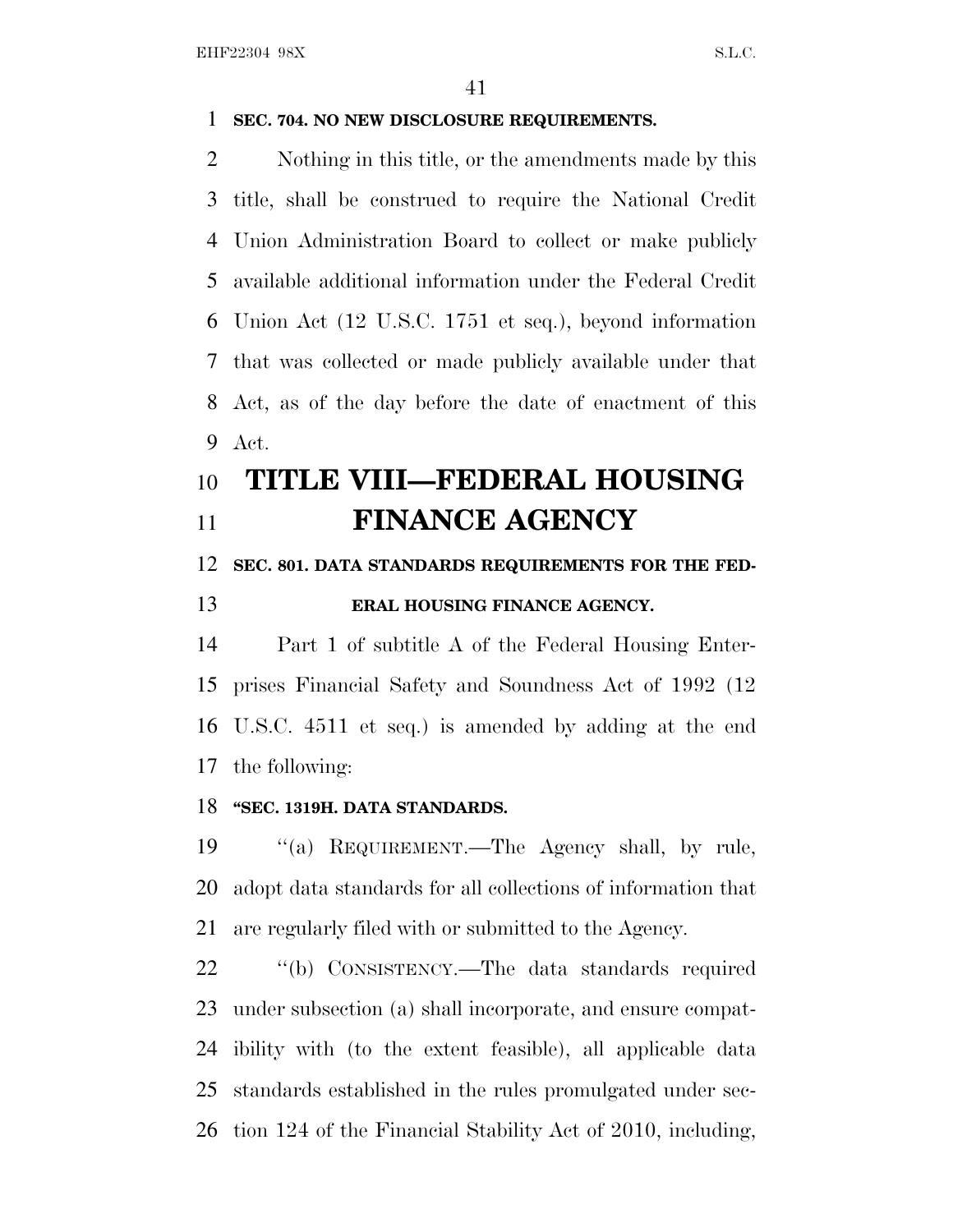to the extent practicable, by having the characteristics de-2 scribed in clauses (i) through (vi) of subsection  $(c)(1)(B)$ of such section 124.''.

# **SEC. 802. OPEN DATA PUBLICATION BY THE FEDERAL HOUSING FINANCE AGENCY.**

 Part 1 of subtitle A of the Federal Housing Enter- prises Financial Safety and Soundness Act of 1992 (12 U.S.C. 4511 et seq.), as amended by section 801, is fur-ther amended by adding at the end the following:

# **''SEC. 1319I. OPEN DATA PUBLICATION.**

 ''All public data assets published by the Agency shall be—

 ''(1) made available as an open Government data asset (as defined in section 3502 of title 44, United States Code);

16  $"(2)$  freely available for download in bulk;

17 ''(3) rendered in a human-readable format; and 18 ''(4) accessible via application programming interface where appropriate.''.

# **SEC. 803. RULEMAKING.**

 (a) I<sup>N</sup> GENERAL.—The Director of the Federal Housing Finance Agency shall issue rules to carry out the amendments made by this title, which shall take effect not later than 2 years after the date on which final rules are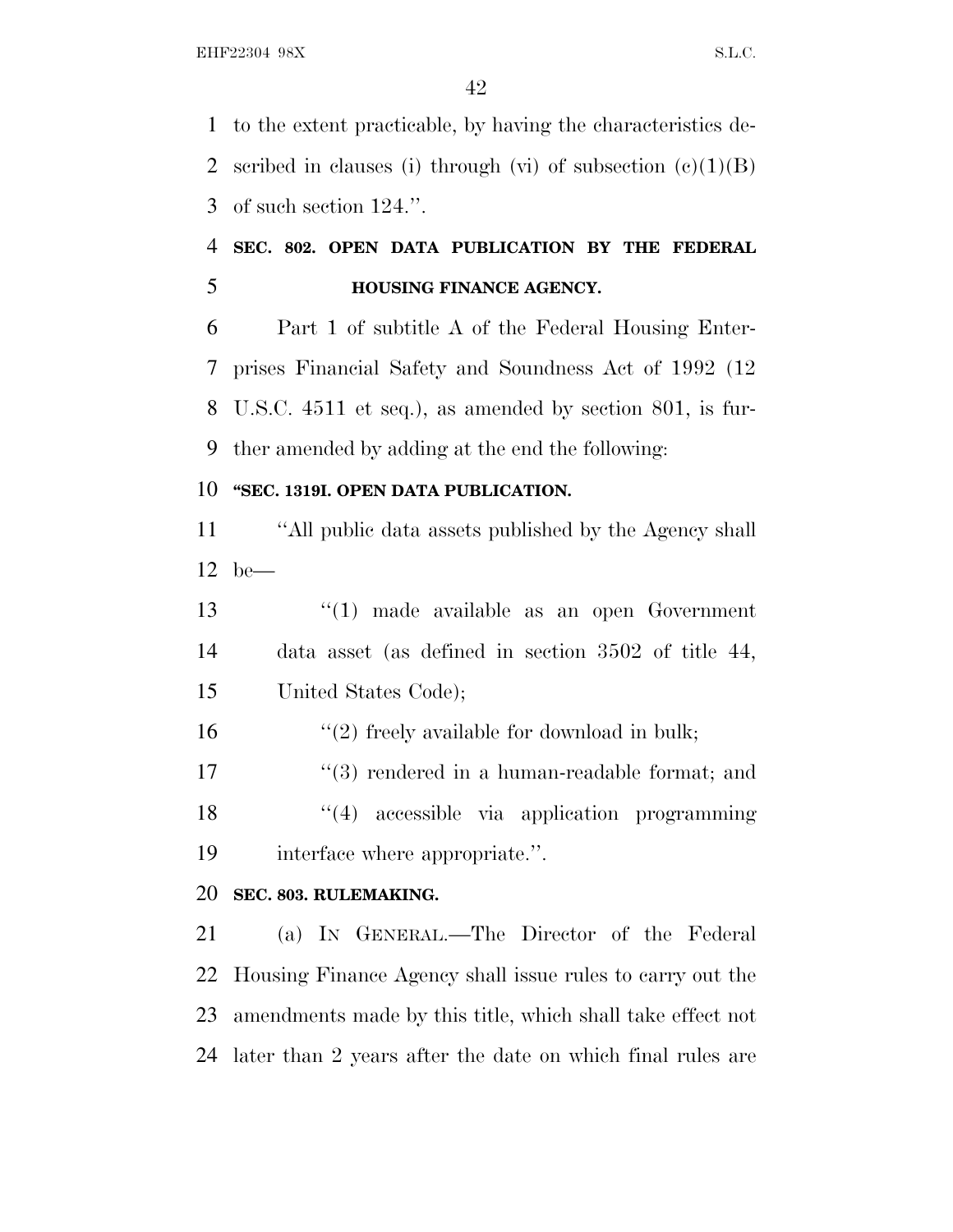promulgated under section 124(b) of the Financial Sta- bility Act of 2010, as added by section 101(a) of this Act. (b) MINIMIZING DISRUPTION.—In issuing the regula- tions required under subsection (a), the Director of the Federal Housing Finance Agency shall seek to minimize disruptive changes to the persons affected by those rules. **SEC. 804. NO NEW DISCLOSURE REQUIREMENTS.**

 Nothing in this title, or the amendments made by this title, shall be construed to require the Federal Housing Finance Agency to collect or make publicly available addi- tional information under the Federal Housing Enterprises Financial Safety and Soundness Act of 1992 (12 U.S.C. 4501 et seq.), beyond information that was collected or made publicly available under that Act, as of the day be-fore the date of enactment of this Act.

# **TITLE IX—MISCELLANEOUS**

# **SEC. 901. RULES OF CONSTRUCTION.**

 (a) N<sup>O</sup> EFFECT ON INTELLECTUAL PROPERTY.— Nothing in this Act, or the amendments made by this Act, may be construed to alter the existing legal protections of copyrighted material or other intellectual property rights of any non-Federal person.

 (b) N<sup>O</sup> EFFECT ON MONETARY POLICY.—Nothing in this Act, or the amendments made by this Act, may be construed to apply to activities conducted, or data stand-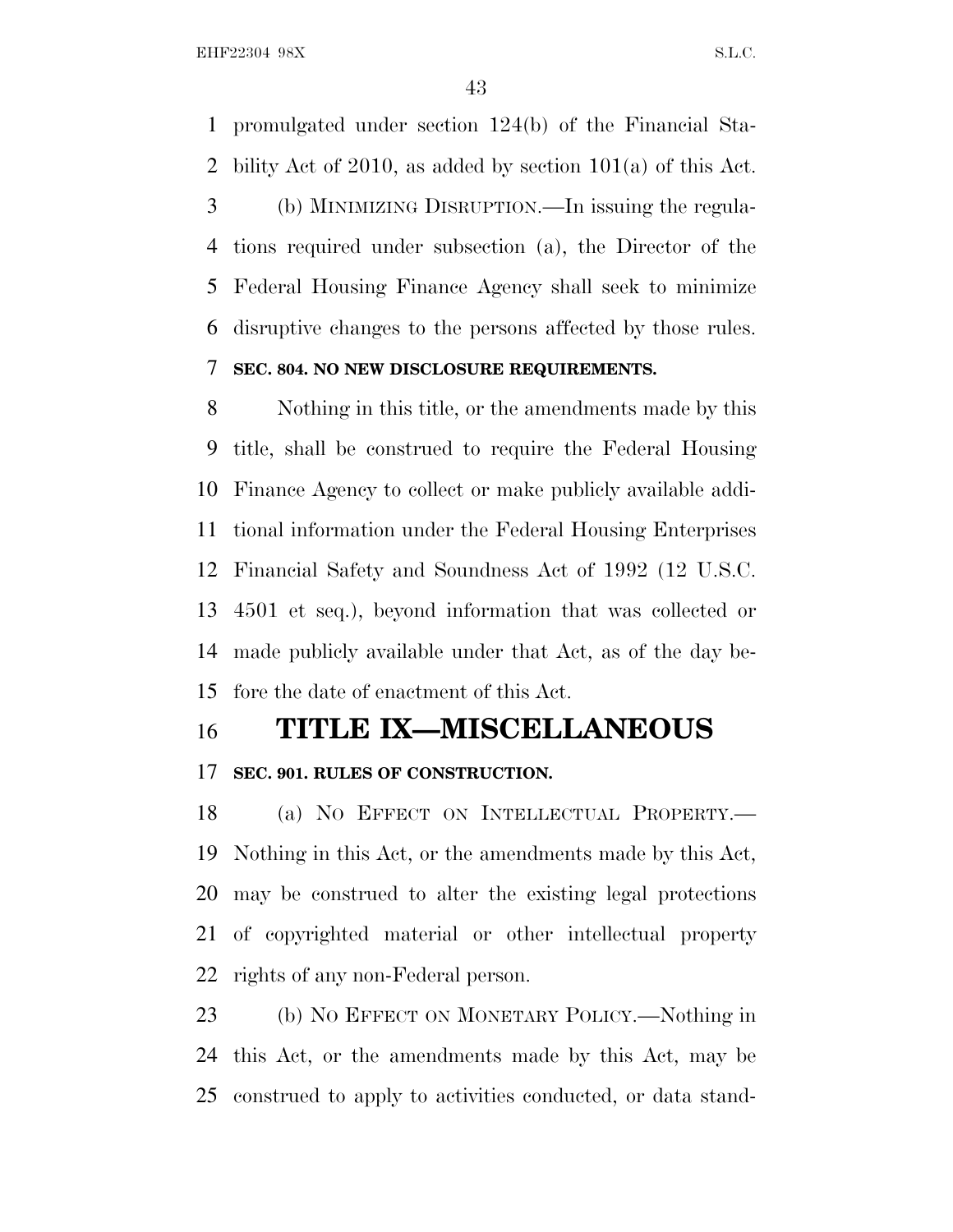ards used, in connection with monetary policy proposed or implemented by the Board of Governors of the Federal Reserve System or the Federal Open Market Committee. (c) PRESERVATION OF AGENCY AUTHORITY TO TAI- LOR REQUIREMENTS.—Nothing in this Act, or the amend- ments made by this Act, may be construed to prohibit the head of a covered agency, as defined in section 124(a) of the Financial Stability Act of 2010, as added by section 101(a) of this Act, from tailoring those standards when those standards are adopted under this Act and the amendments made by this Act.

## **SEC. 902. CLASSIFIED AND PROTECTED INFORMATION.**

 (a) I<sup>N</sup> GENERAL.—Nothing in this Act, or the amendments made by this Act, shall require the disclosure to the public of—

- (1) information that would be exempt from dis- closure under section 552 of title 5, United States Code (commonly known as the ''Freedom of Infor-mation Act''); or
- (2) information protected under—

 (A) section 552a of title 5, United States Code (commonly known as the ''Privacy Act of 1974''); or

 (B) section 6103 of the Internal Revenue Code of 1986.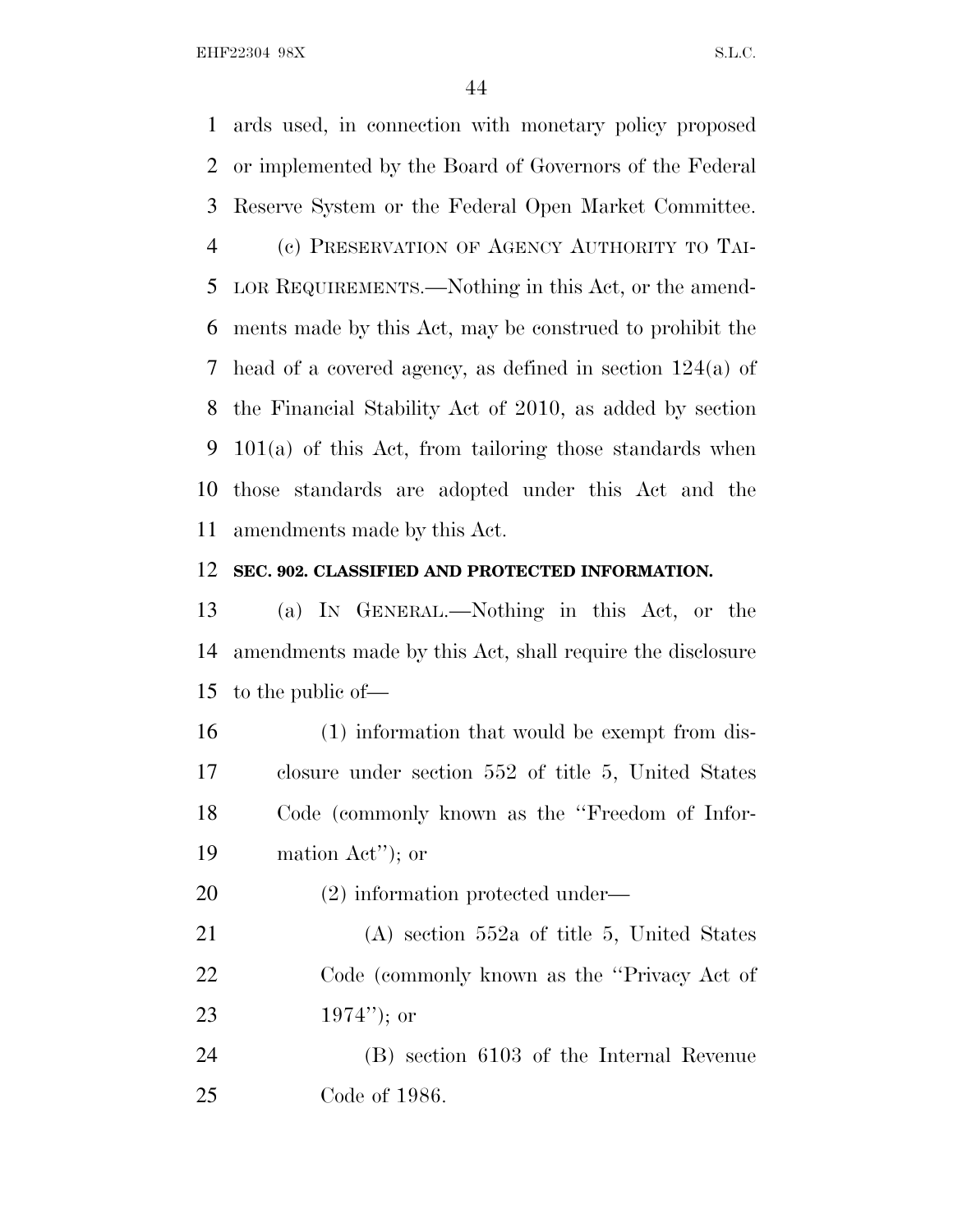(b) EXISTING AGENCY REGULATIONS.—Nothing in this Act, or the amendments made by this Act, shall be construed to require the Secretary of the Treasury, the Securities and Exchange Commission, the Federal Deposit Insurance Corporation, the Comptroller of the Currency, the Director of the Bureau of Consumer Financial Protec- tion, the Board of Governors of the Federal Reserve Sys- tem, the National Credit Union Administration Board, the Director of the Federal Housing Finance Agency, or the head of any other primary financial regulatory agency (as defined in section 2 of the Dodd-Frank Wall Street Re- form and Consumer Protection Act (12 U.S.C. 5301)) designated by the Secretary of the Treasury to amend ex- isting regulations and procedures regarding the sharing and disclosure of nonpublic information, including con-fidential supervisory information.

### **SEC. 903. DISCRETIONARY SURPLUS FUND.**

18 (a) IN GENERAL.—Section  $7(a)(3)(A)$  of the Federal 19 Reserve Act  $(12 \text{ U.S.C. } 289(a)(3)(\text{A}))$  is amended by 20 striking "\$6,825,000,000" and inserting "\$6,725,000,000".

 (b) EFFECTIVE DATE.—The amendment made by subsection (a) shall take effect on September 30, 2031.